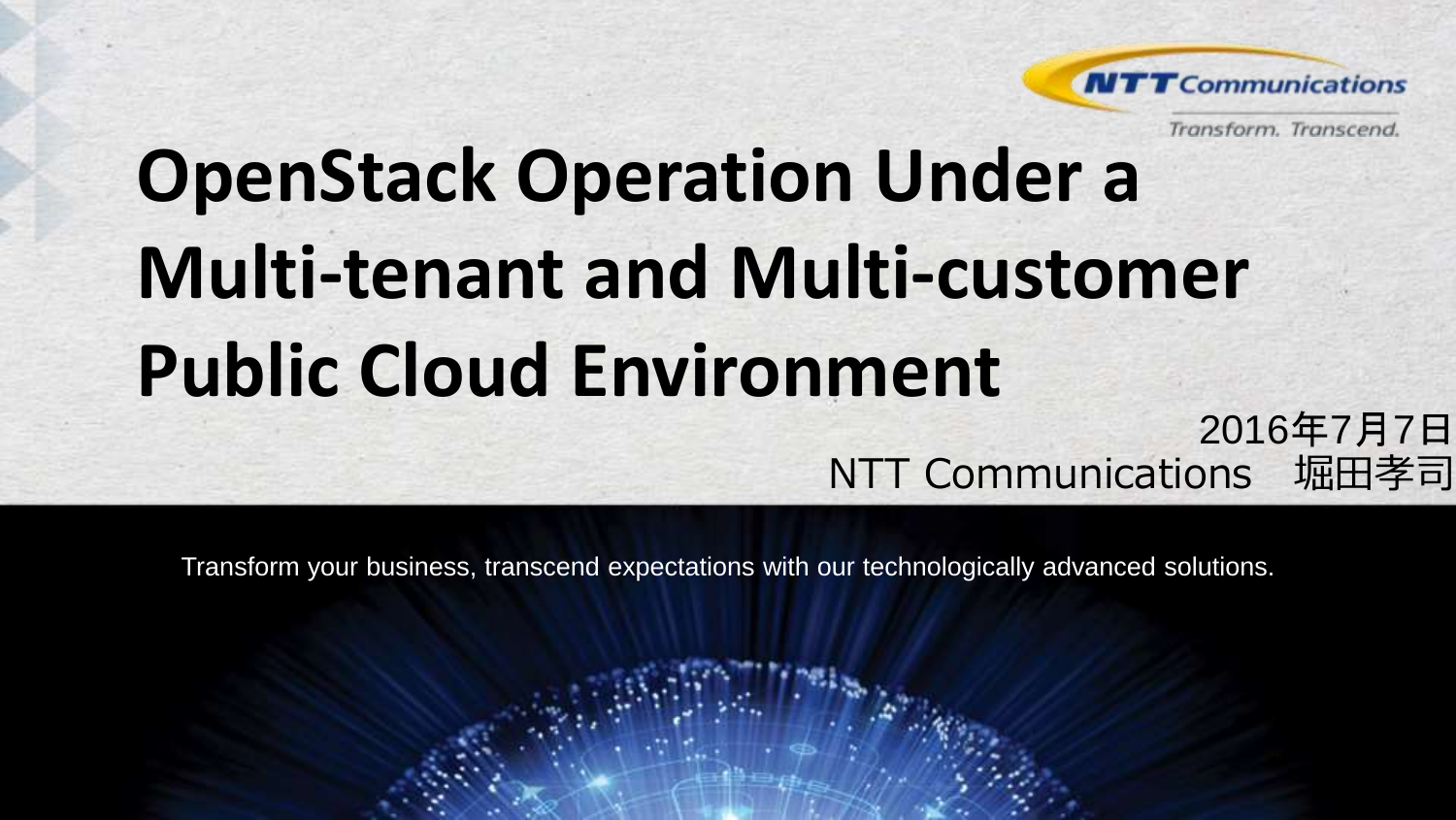

# **Outline**

- 1. Introduction
- 2. Requirements for Our Service
- 3. Challenges
- 4. Solutions
- 5. Conclusion

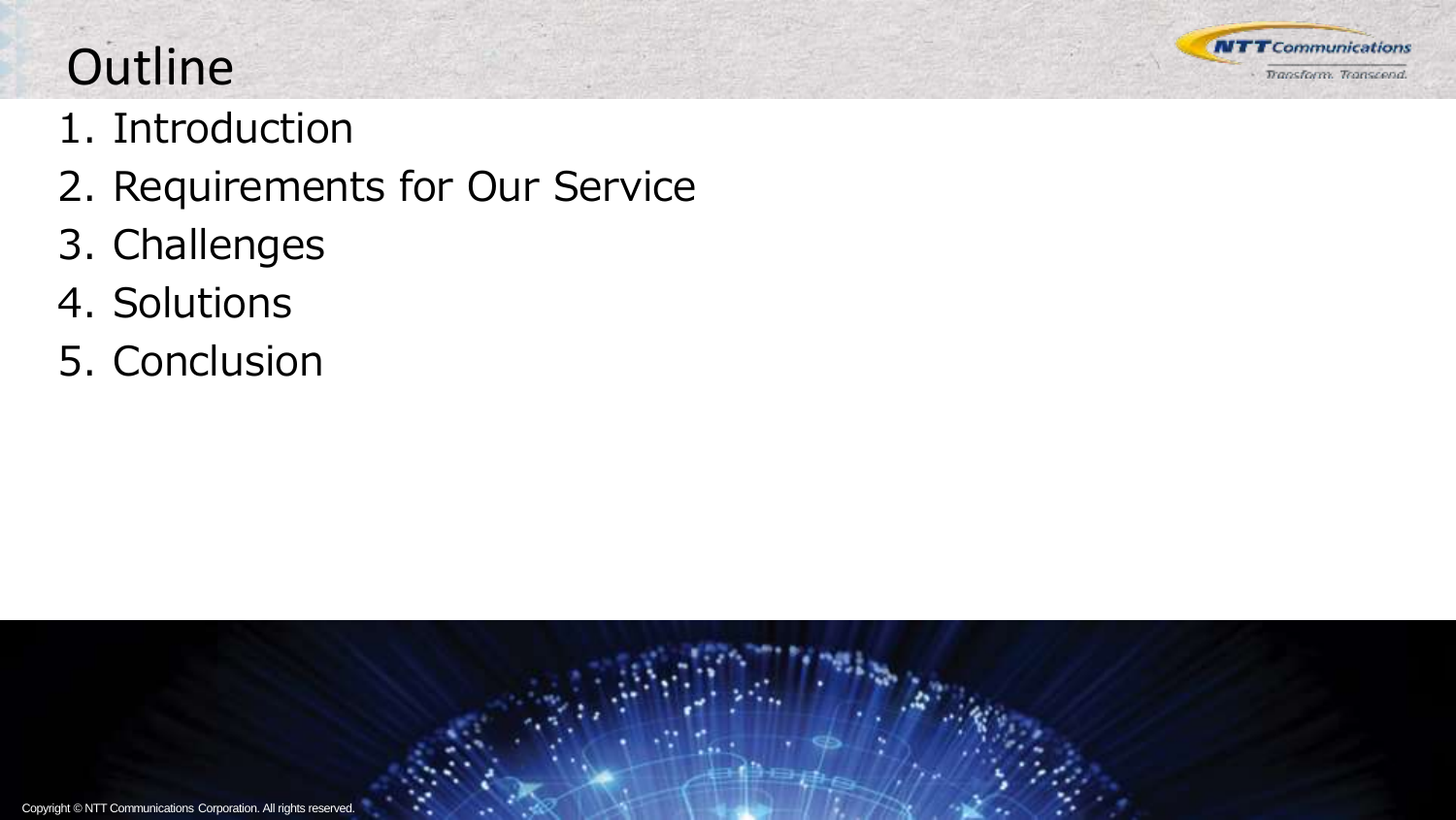

# Introduction

Copyright © NTT Communications Corporation. All rights reserved.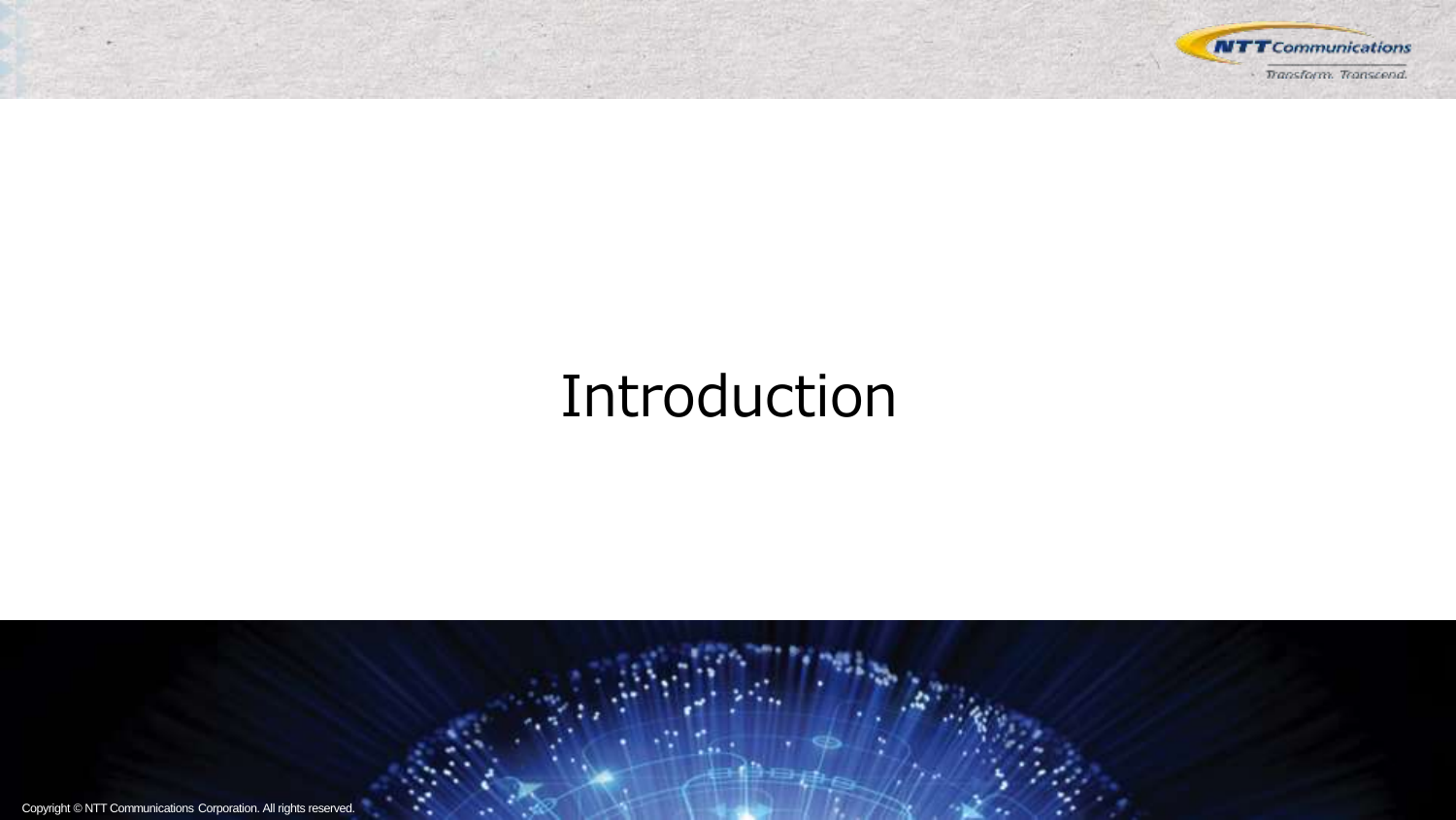## NTT Communications



- Headquarters in Tokyo, Japan
- NTT Communications is one of the leading cloud providers in Japan
- One of the biggest datacenter operators in the world
- Services
	- Datacenter (140+ countries/regions)
	- VPN (196 countries/regions)
	- Global Tier1 Internet Backbone (Top 3 worldwide)
	- Worldwide Marine Cable (Top 10 worldwide)
	- IaaS/PaaS services worldwide , etc.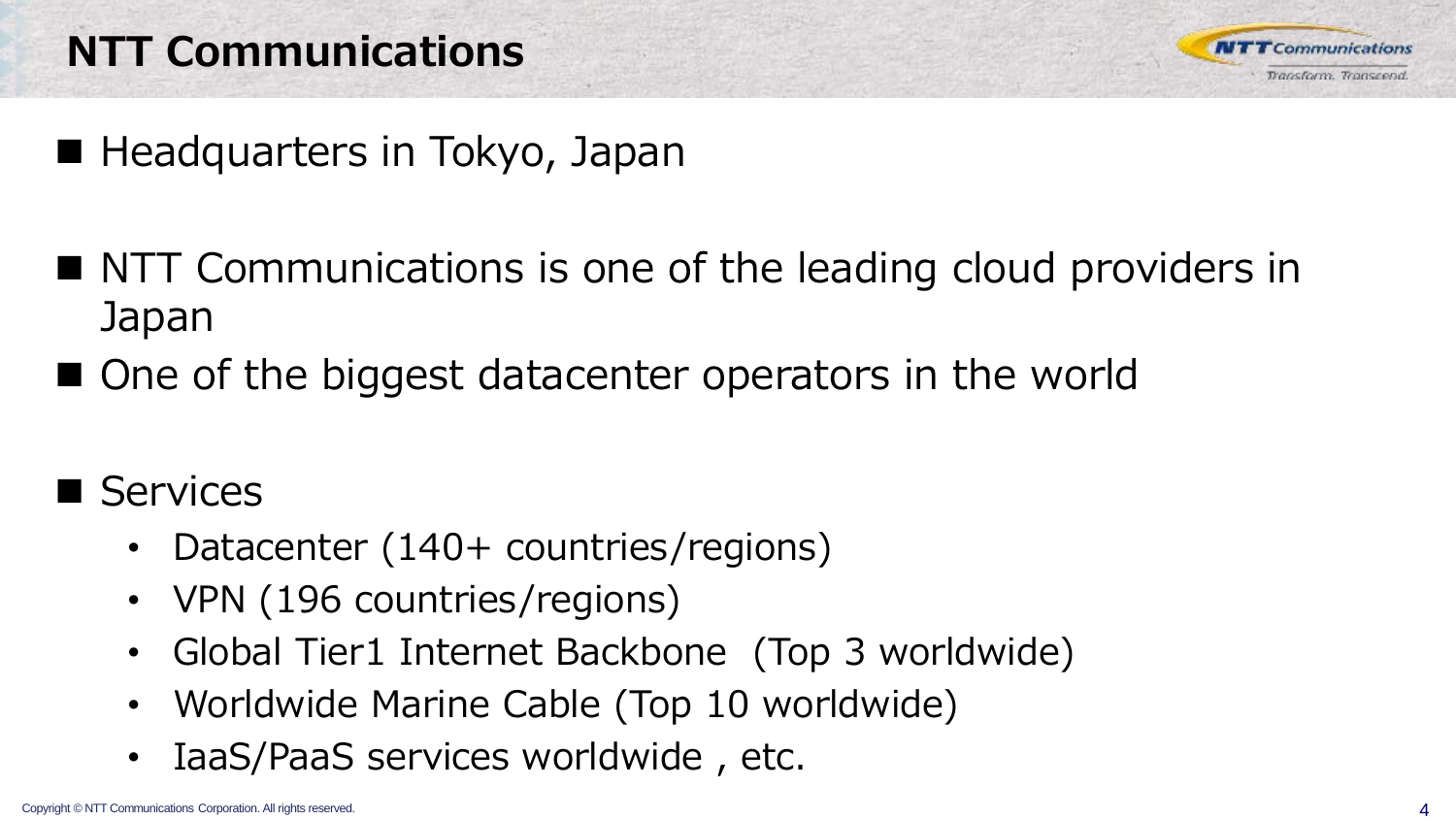## In what service do we use OpenStack?



- NTT Communications Enterprise Cloud
	- IaaS/PaaS/Managed Cloud

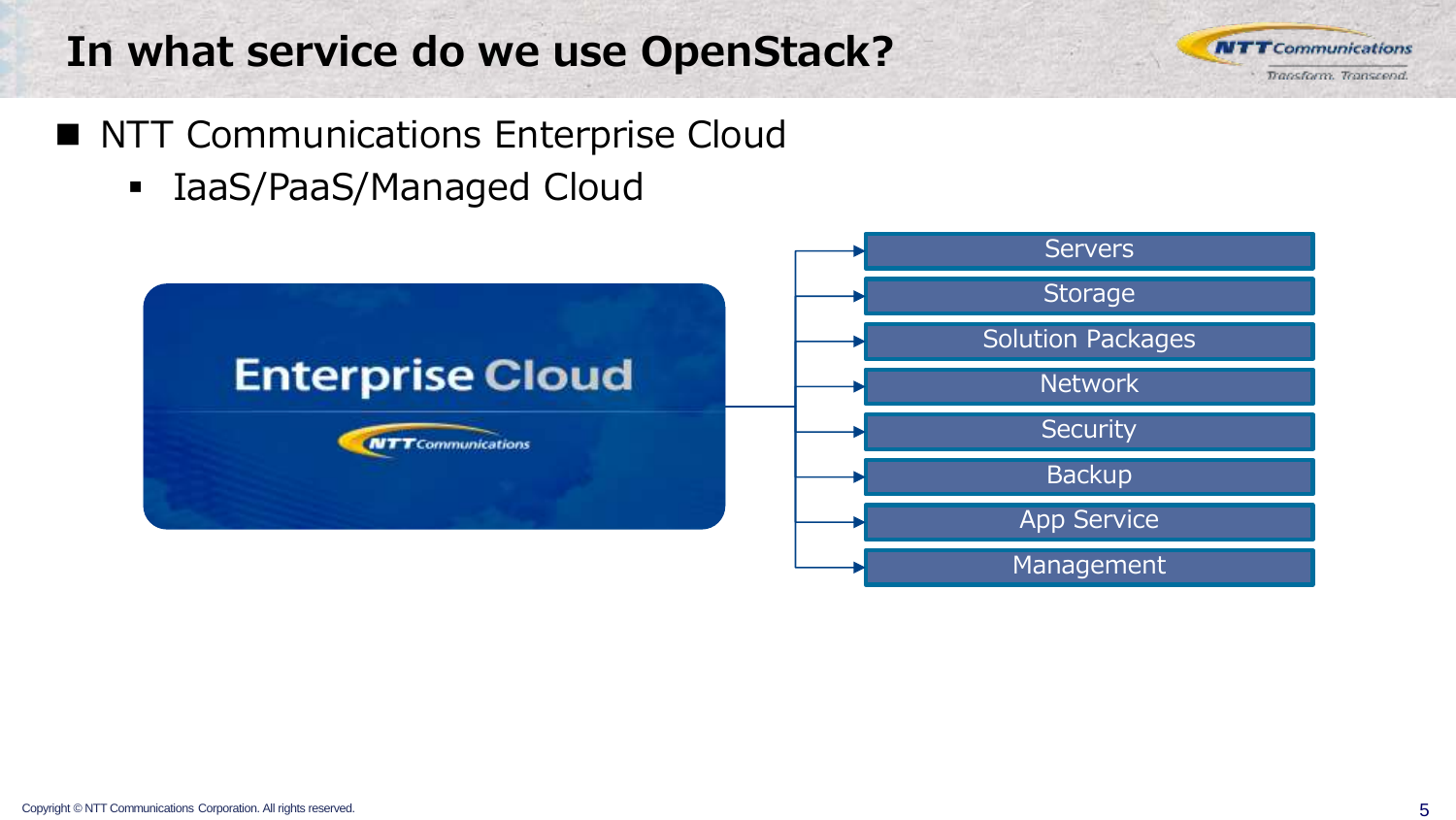#### NTT Communications' Enterprise Cloud in the Global Market **NTT Communications Transform Transcend**

- Available in 14 different regions  $(+1)$  planned)
- Global Affiliates
	- NTT America
	- NTT Europe
	- NTT Singapore
	- NTT Com Asia
	- NTT Com ICT, etc.
- $\blacksquare$  Multiple support teams **Multiple languages**

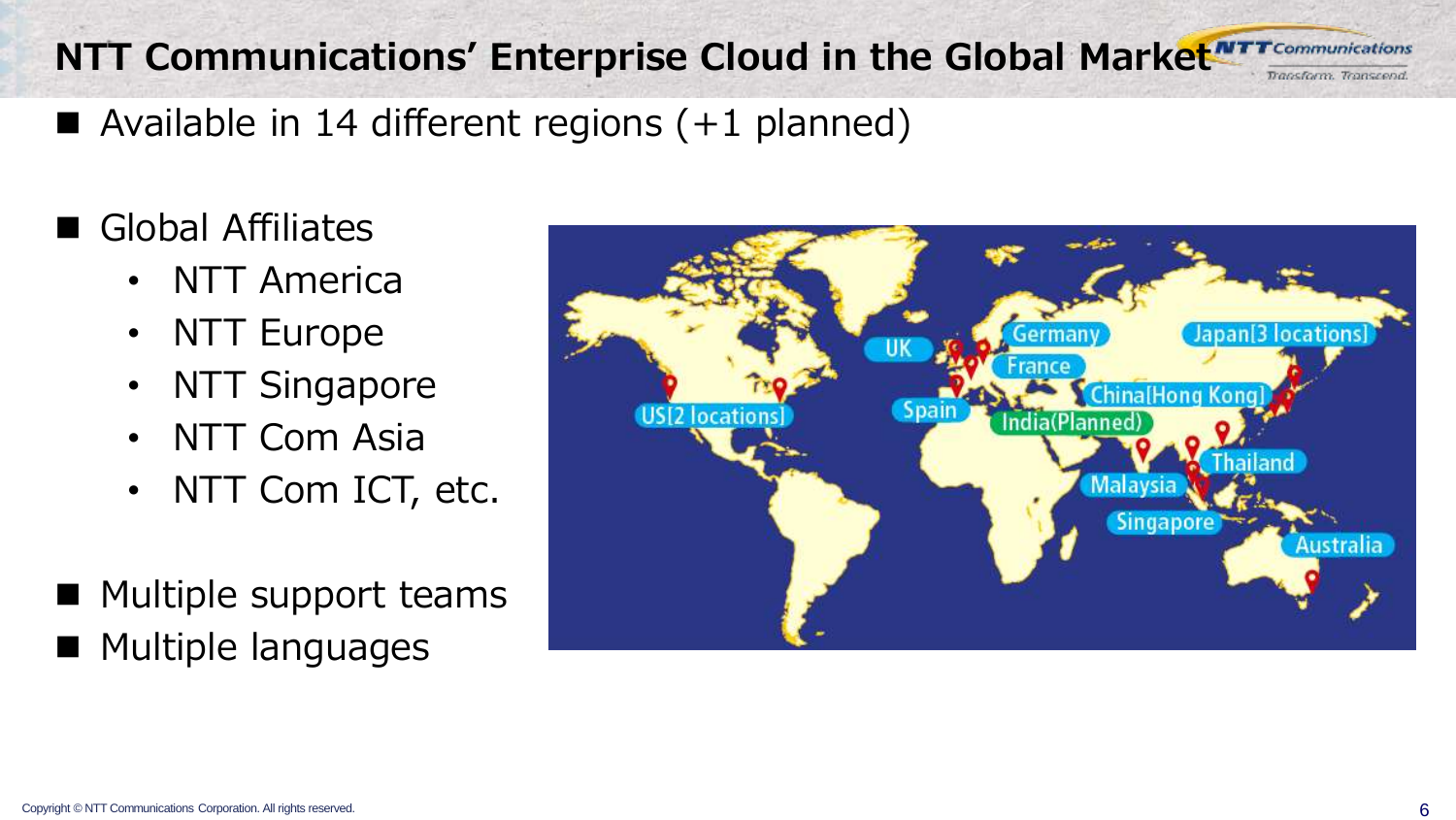### Why use OpenStack?

- NTT Communications Enterprise Cloud utilizes OpenStack because
	- Open-source
	- Expanding and active developer community
- Version used: JUNO



http://www.openstack.org/software/juno

**NTT** Communications Transform, Transcend.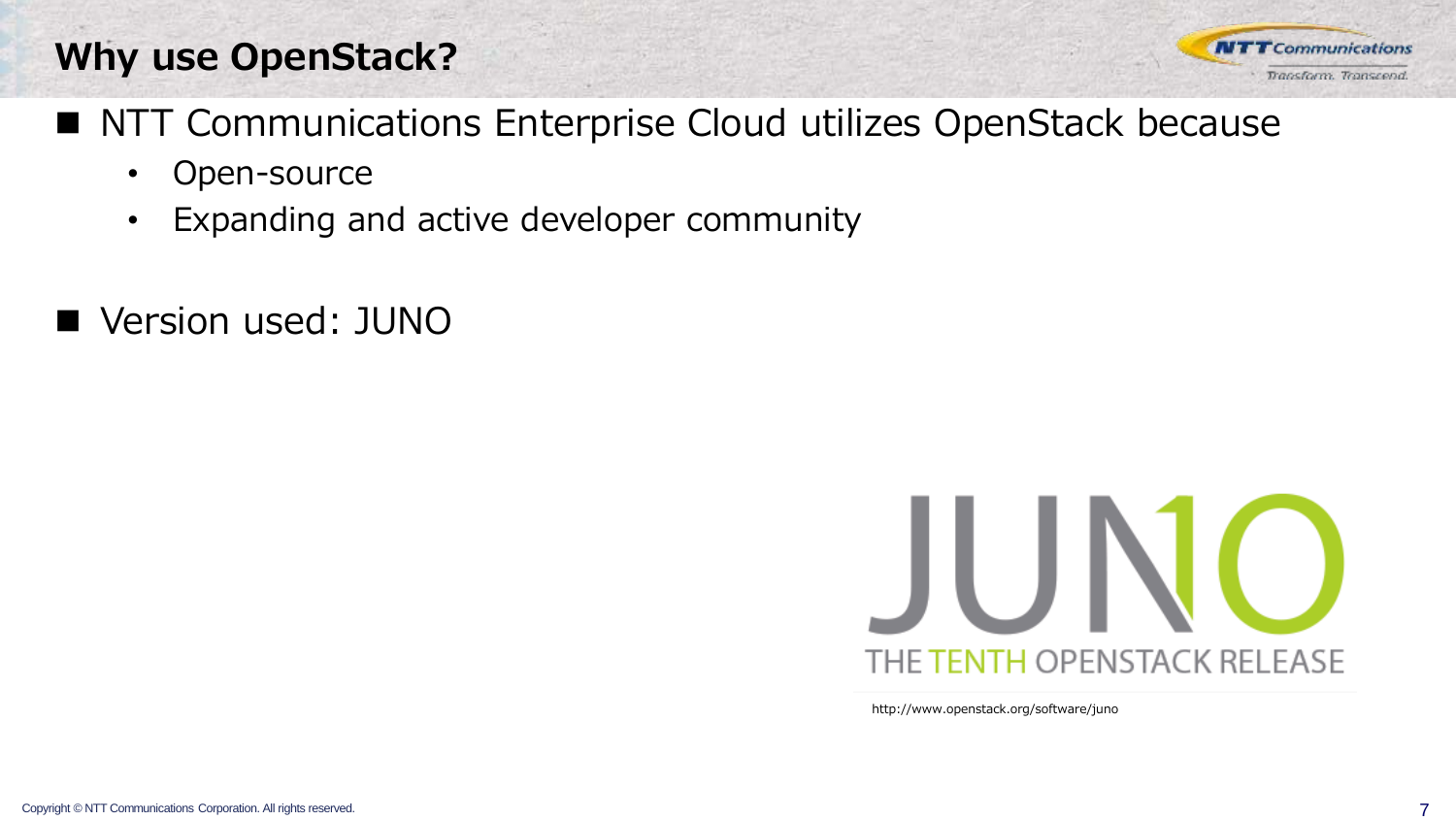#### OpenStack Components / Others in Enterprise Cloud

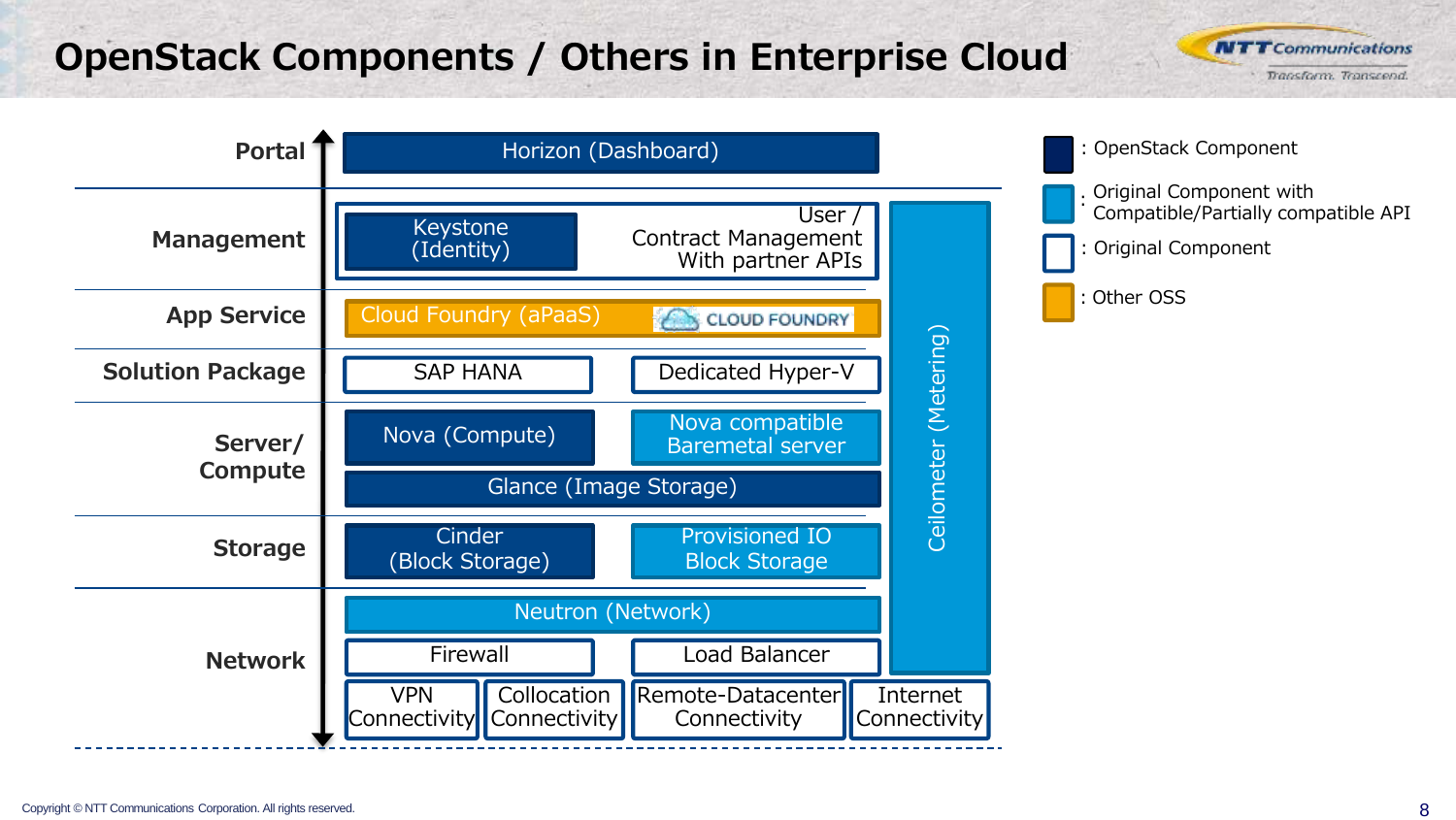

- Main target users: Enterprise users
- There are gaps between the OpenStack community version and what the user wants as an IaaS
	- High Availability (HA) function for Virtual Machines
	- Multi-customer / Multi-tenant Environment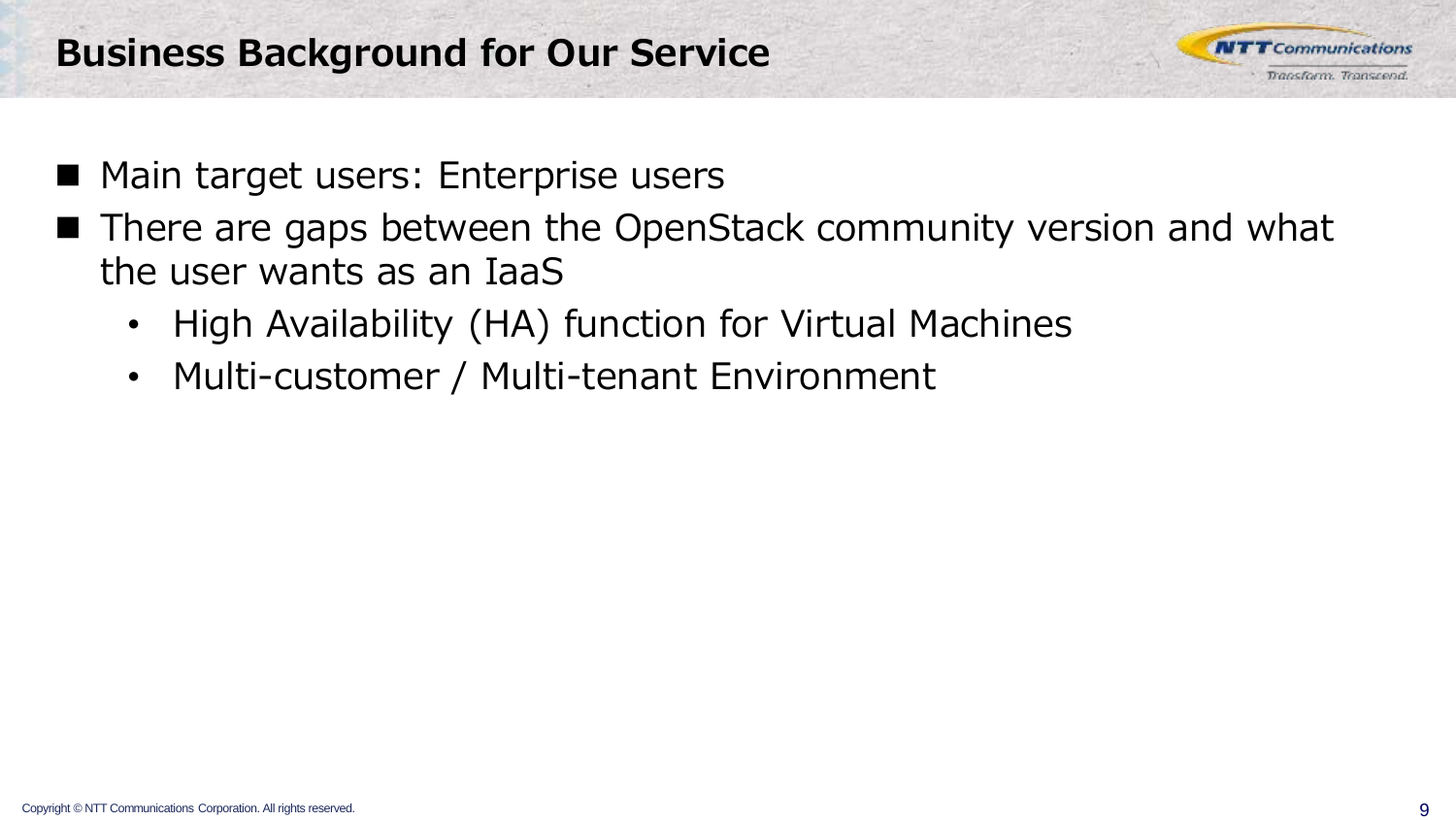

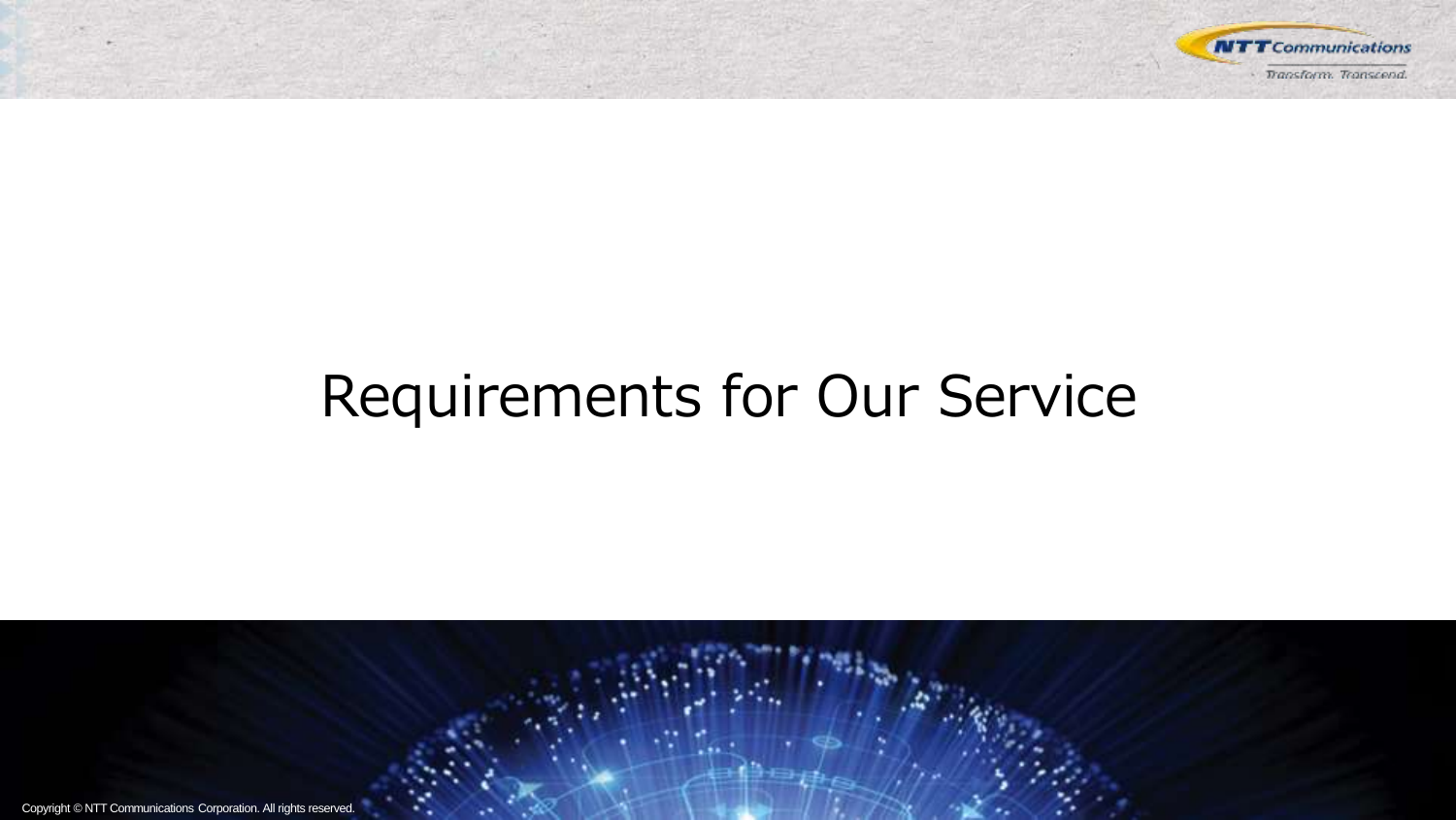

- 1. To support both traditional IT and cloud-native IT
- 2. Multi-customer/multi-tenant environment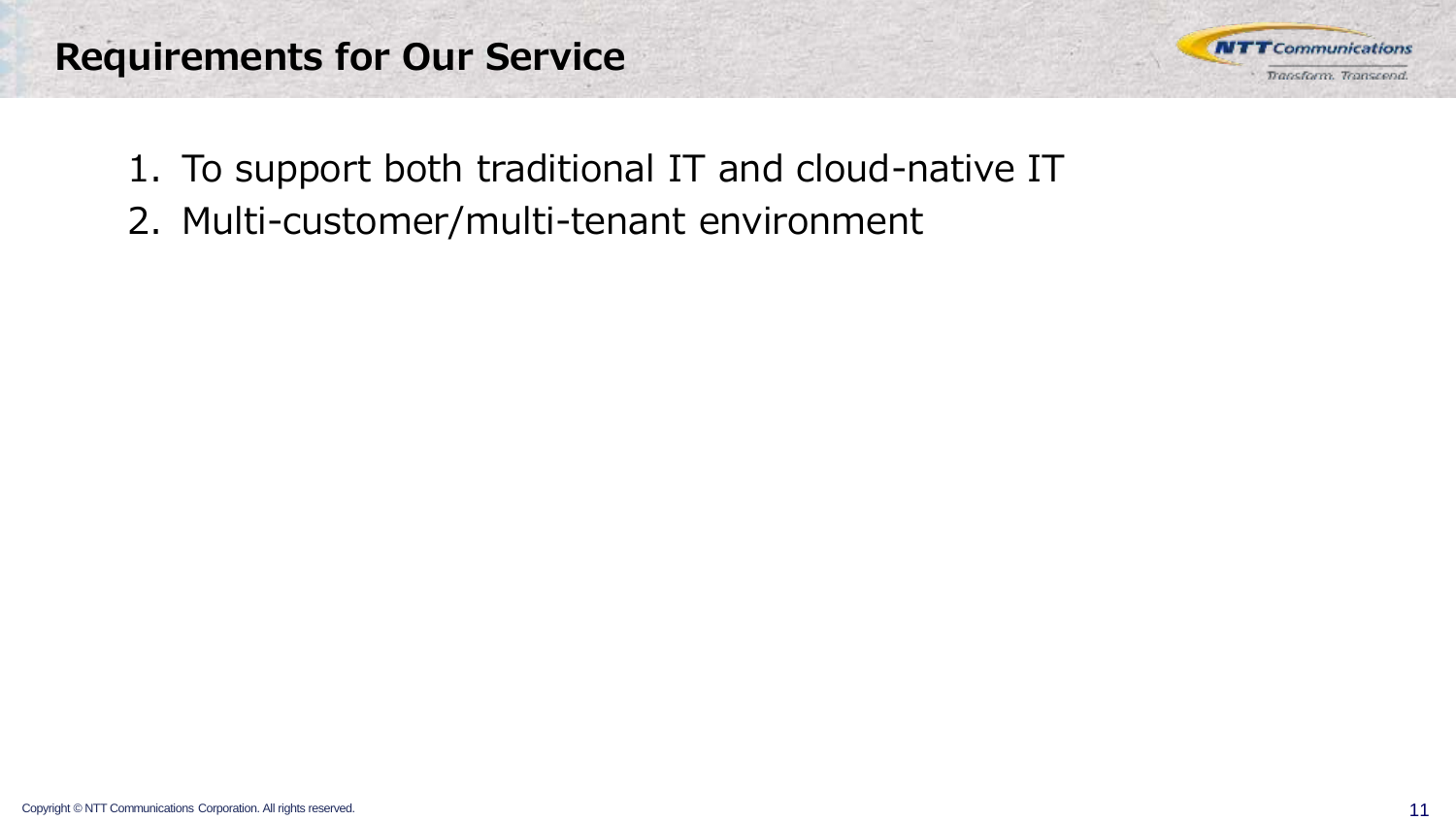

#### 1. To support both traditional IT and cloud-native IT

2. Multi-customer/multi-tenant environment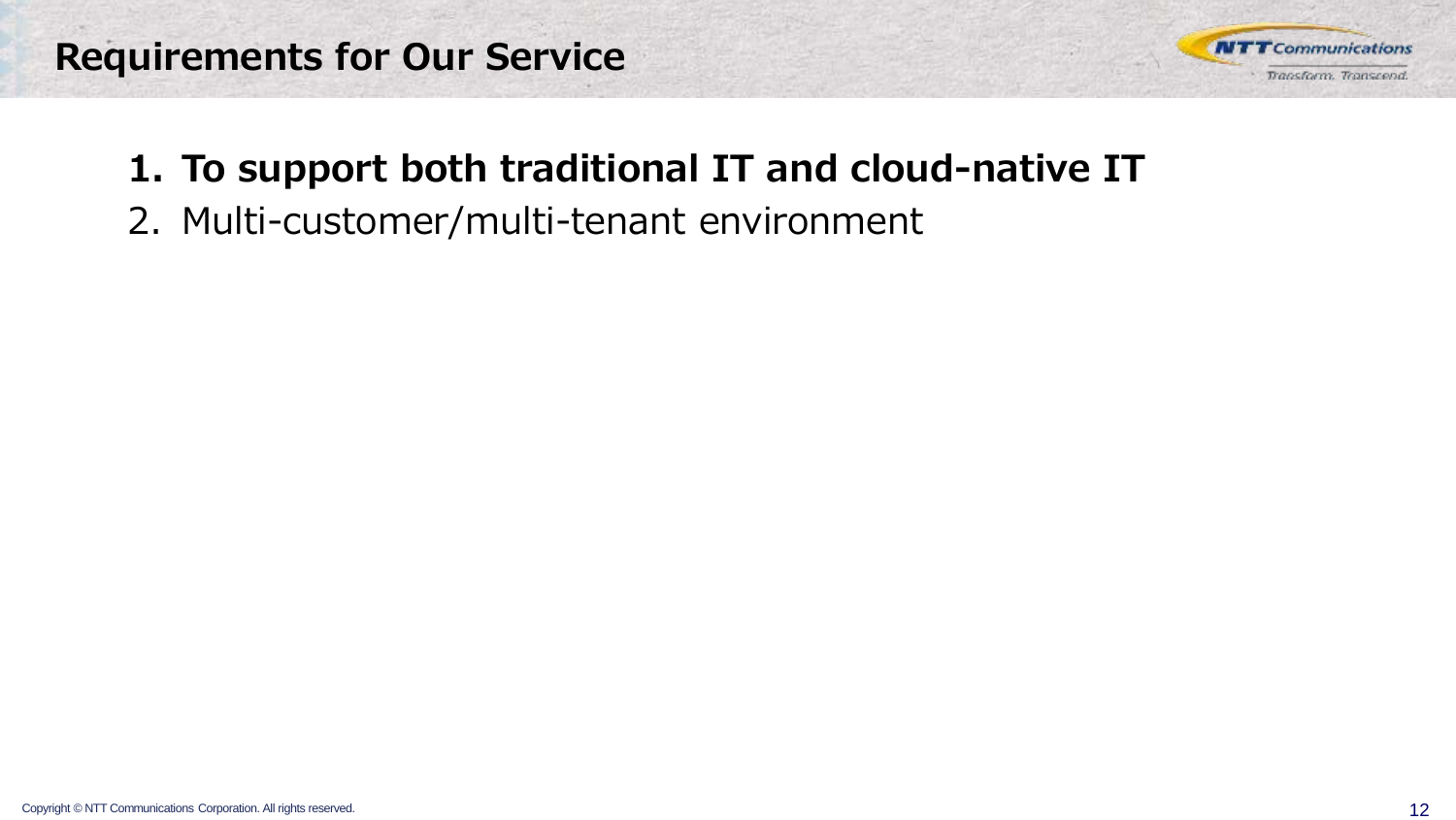#### Requirement: To support both traditional IT and cloud-native IT



- Unique and given names
- Cared for
- Nursed back to health when sick

#### Pet Model vs Cattle Model



CC-BY-SA3.0 By Daniel Schwen http://creativecommons.org/licenses/by-sa/3.0/

- Identical to one another / cannot tell apart
- Easily replaced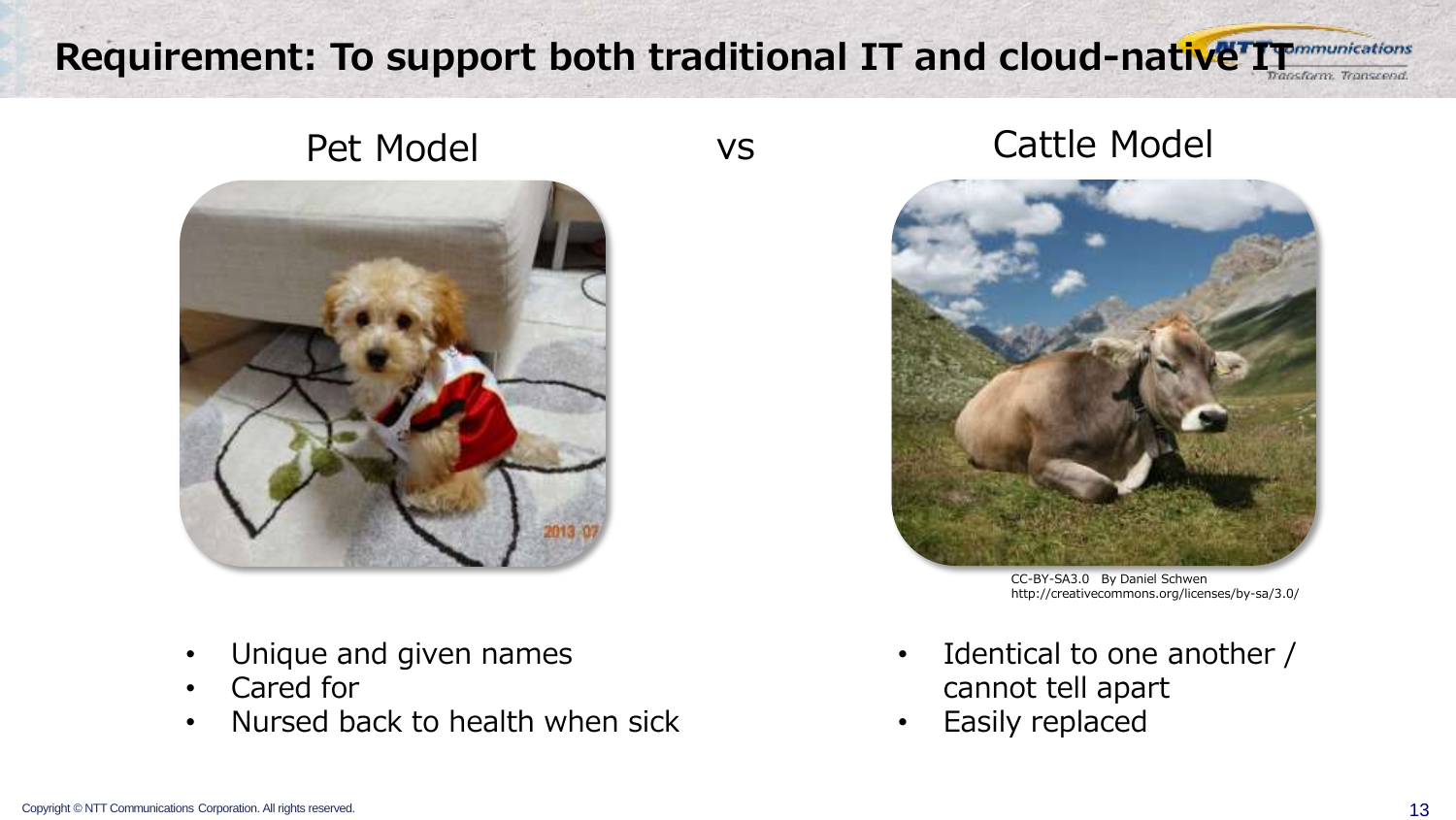#### Requirement: To support both traditional IT and cloud-native IT



- Traditional IT
- Currently legacy apps cannot yet be easily replaced
- Case: If one VM goes down it will impact the end-user greatly

#### Pet Model **Cattle Model**



- Cloud-native IT
- Designed apps for cloud architecture
- Case: If one VM goes down it would not be noticeable to the end-user
- This is the direction for the future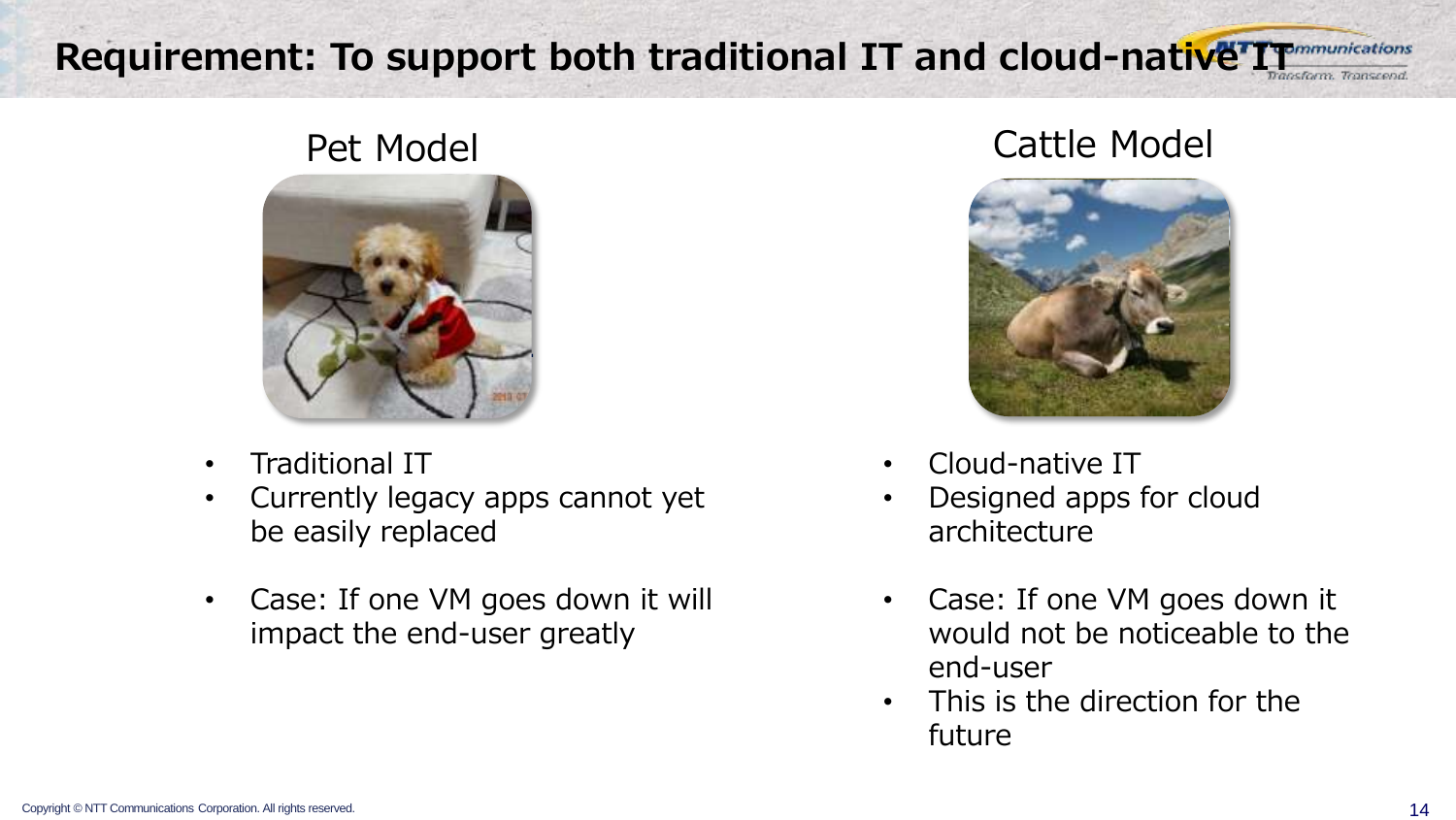#### To support pet model: Virtual Machine High Availability

What is VM-HA

- Virtual machines on the cloud automatically restart in case of any failure
- Why VM-HA is required in Enterprise Public Cloud
	- From user perspective

 $\checkmark$  Minimize impact to traditional IT

• From Public IaaS provider perspective

 $\checkmark$  Keep public IaaS working even if incidents/outage occurs



**NTT** Communications Transform, Transcend.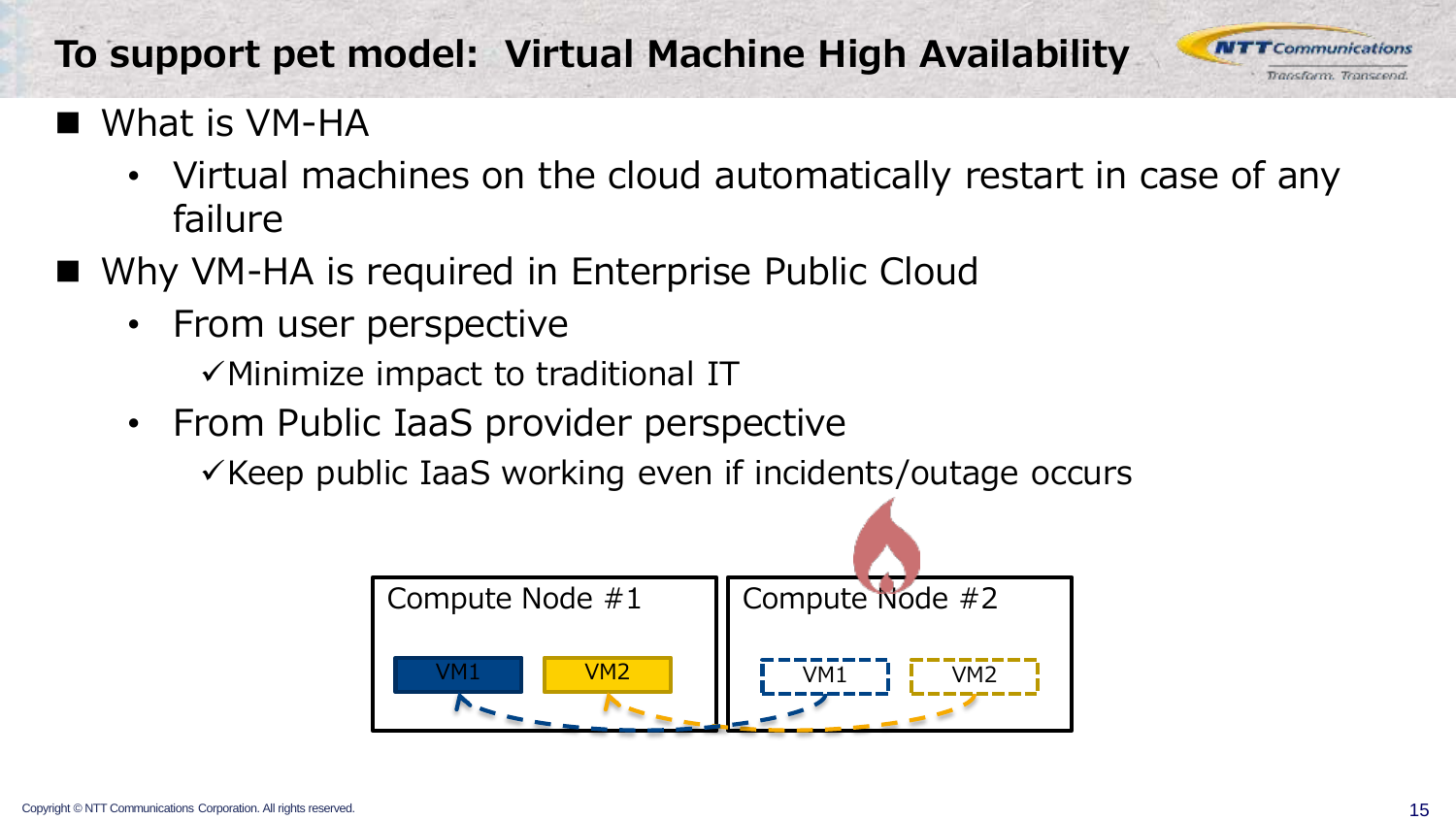#### Challenge: How to implement VM-HA

- OpenStack Community version doesn't have VM-HA function
- Implement VM-HA to Nova doesn't match the design concept of Nova/OpenStack
	- Application should be change to cloud native architecture
- If we implement VM-HA to Nova…
	- Maintenance/operational cost increase, so it could create a big obstacle for OpenStack version upgrade



**NTT** Communications Transform, Transcend.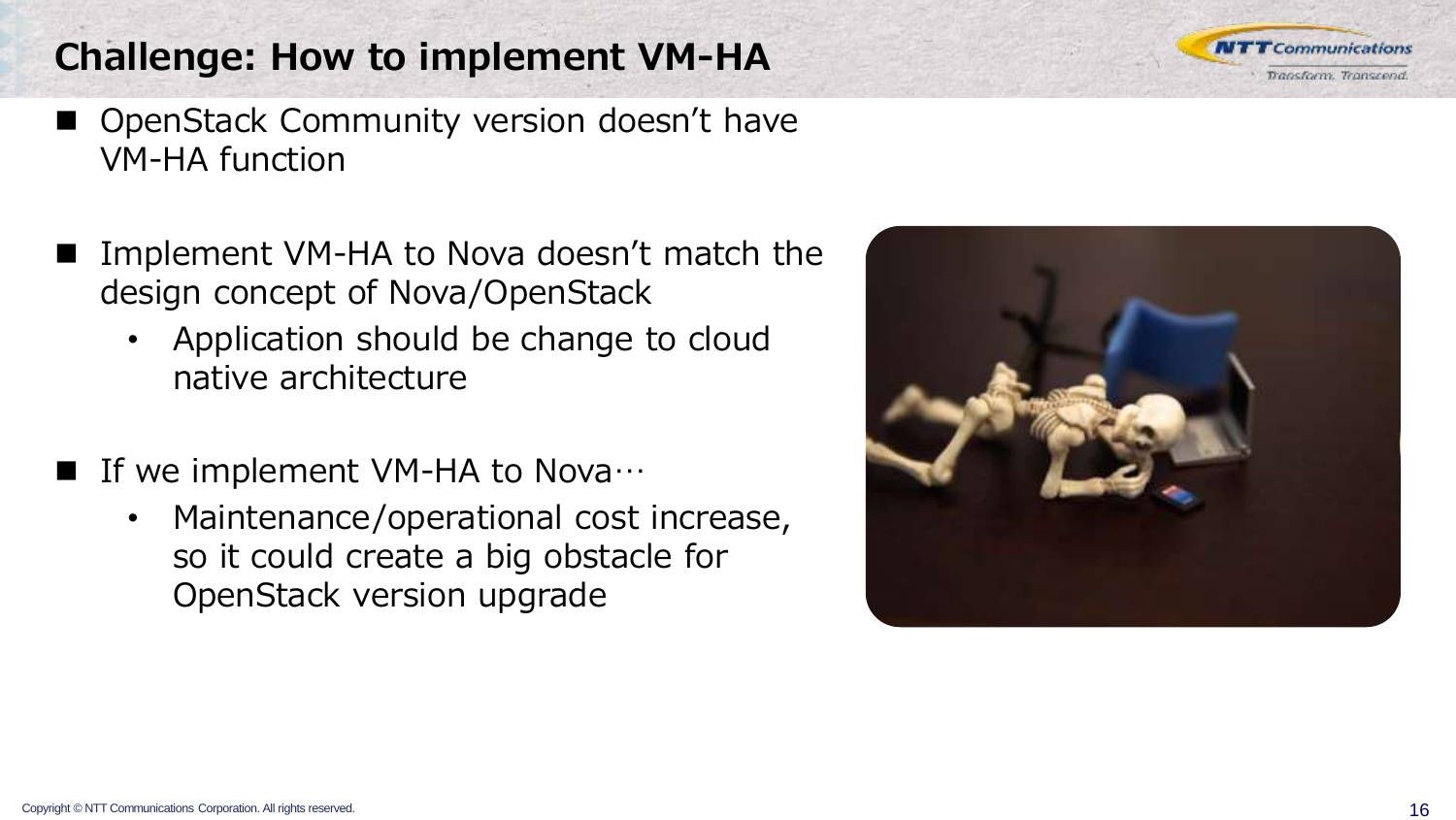#### Solution: Masakari, VM-HA in OpenStack

■ To realize VM-HA in OpenStack: Masakari

- Masakari is open source : (<https://github.com/ntt-sic/masakari>)
- Extra component / deploy it outside of OpenStack
- Not need to modify OpenStack's source code
- From service requirement for Pets Model
	- Rescue VM down (VM single down/Host Down)
	- VM recovery within 5mins
	- Work Automatically
- From service requirements for Cattle Model
	- Customer can choose not to use VMHA function provided by Masakari

 $MTT$ Communications Transform, Transcend.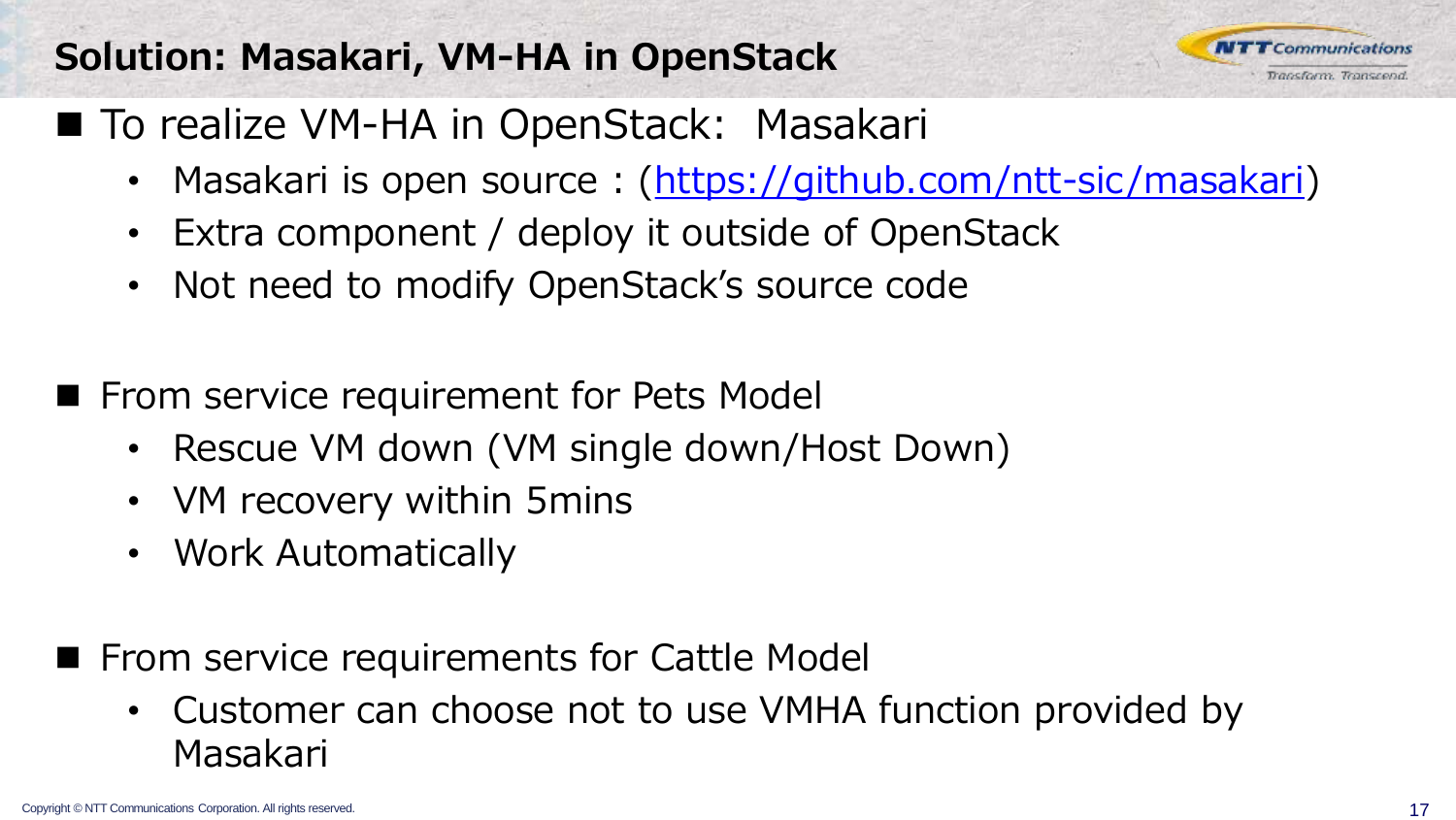#### Solution: Masakari Architecture

- Masakari can rescue a VM affected by the Host Down and Single VM Down incident
	- Masakari(Controller/Agent)・Pacemaker/Corosync



**NTT** Communications Transform, Transcend.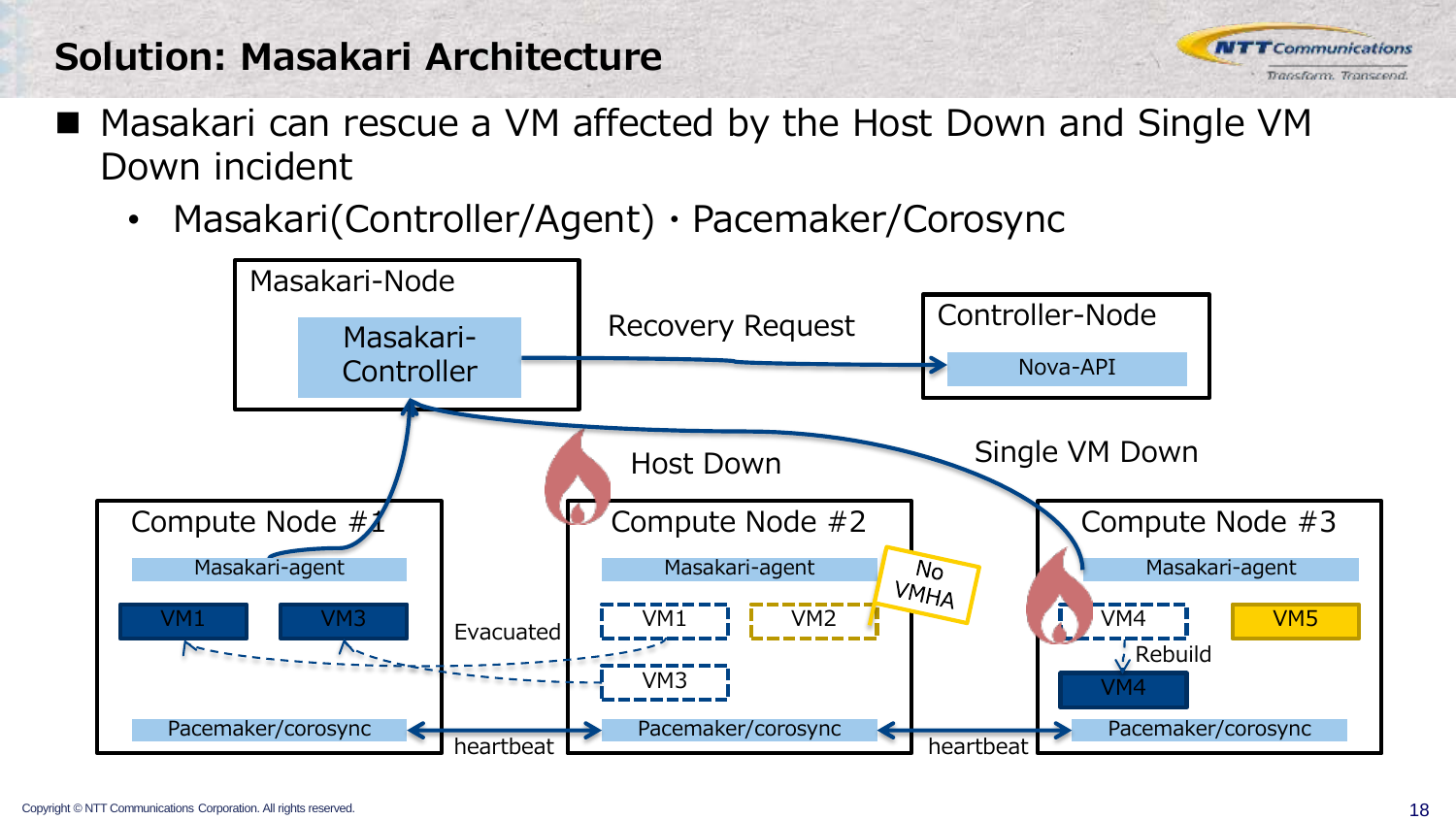

#### 1. To support both traditional IT and cloud-native IT

2. Multi-customer/multi-tenant environment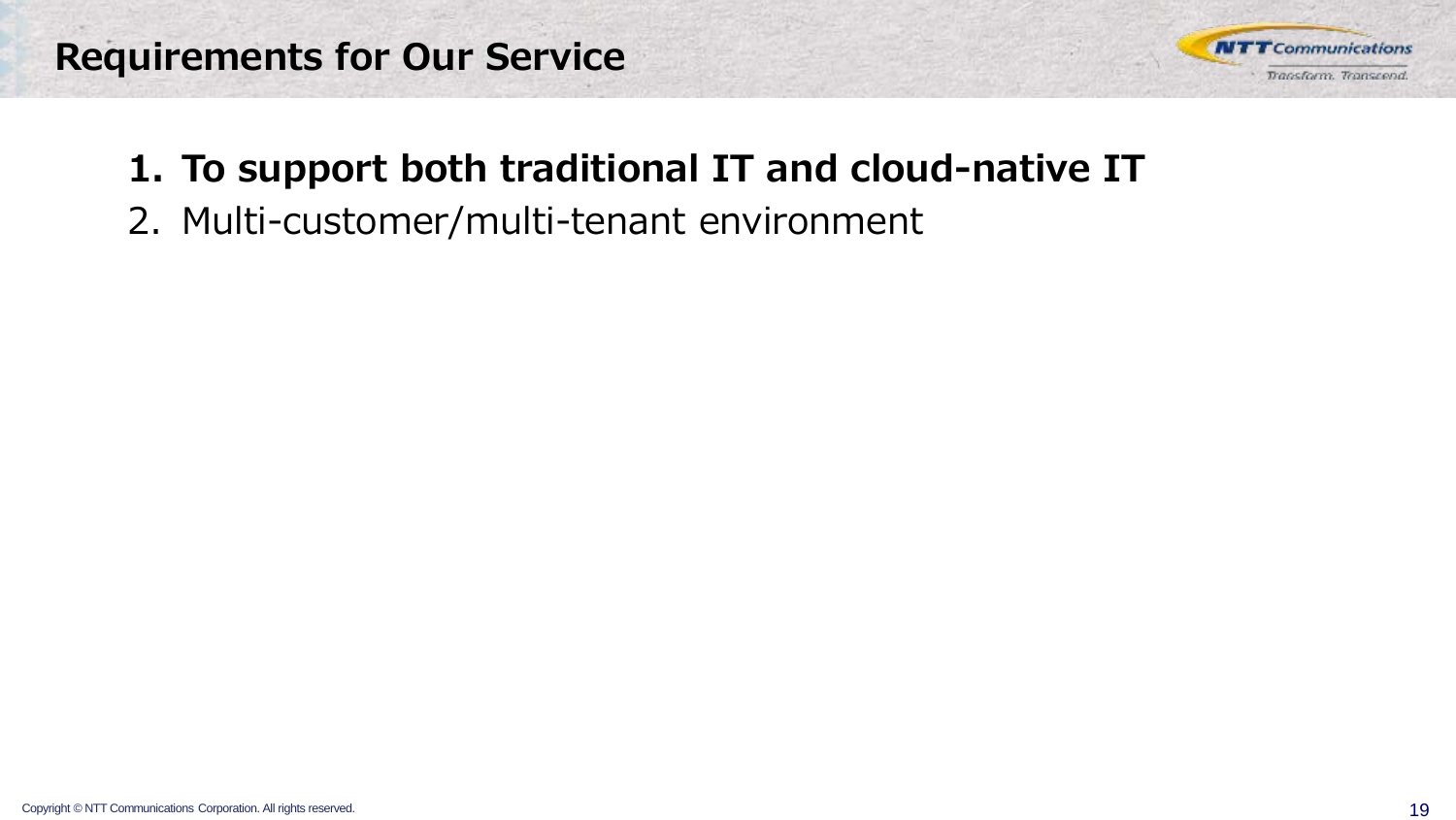

- 1. To support both traditional IT and cloud-native IT
- 2. Multi-customer/multi-tenant environment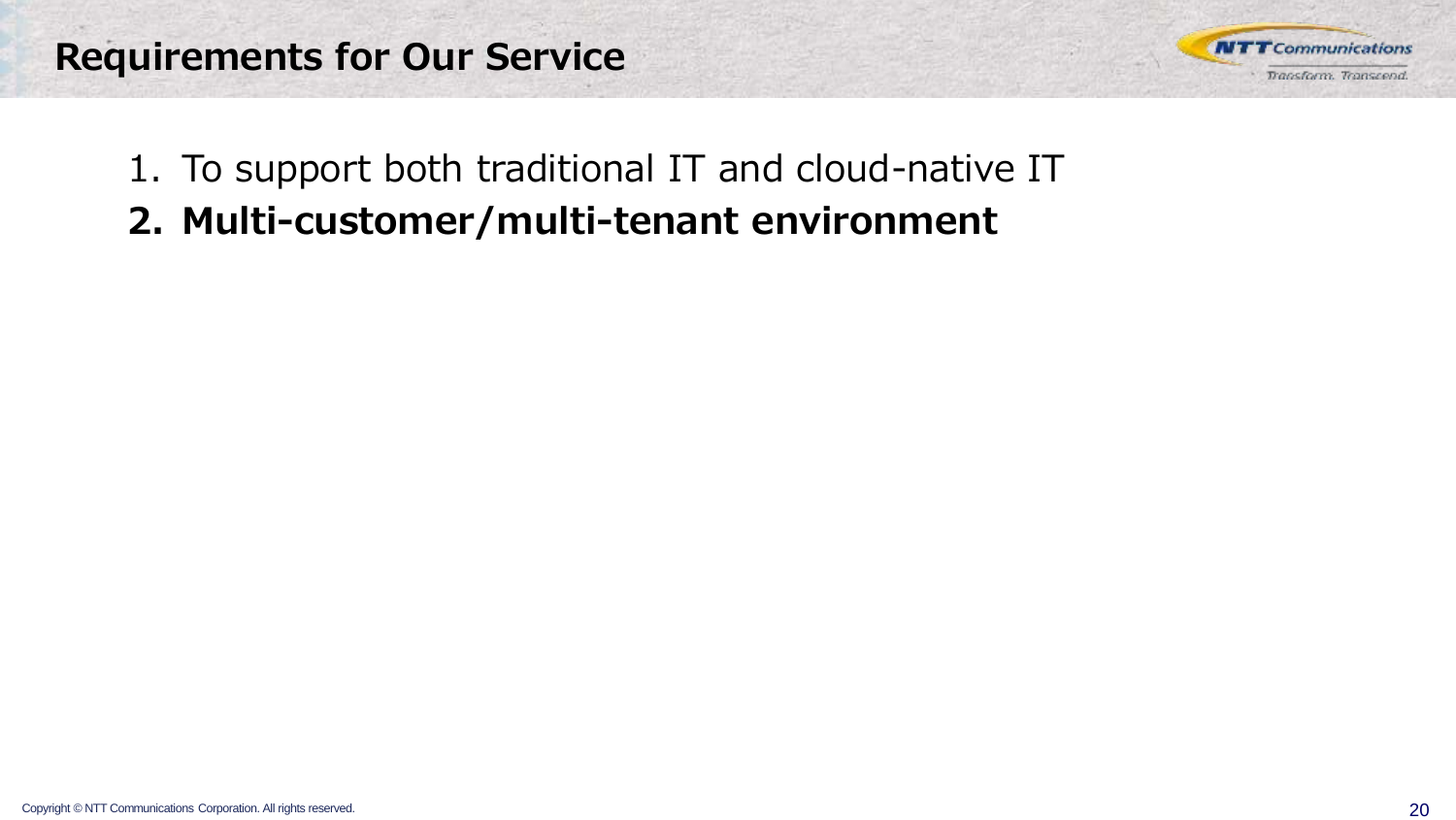#### Requirement: Multi-Customer / Multi-Tenant Environment **NTT** Communications

■ In the PET model, when an incident occurs we need to track a lot of information in order to notify the customer



Transform, Transcend.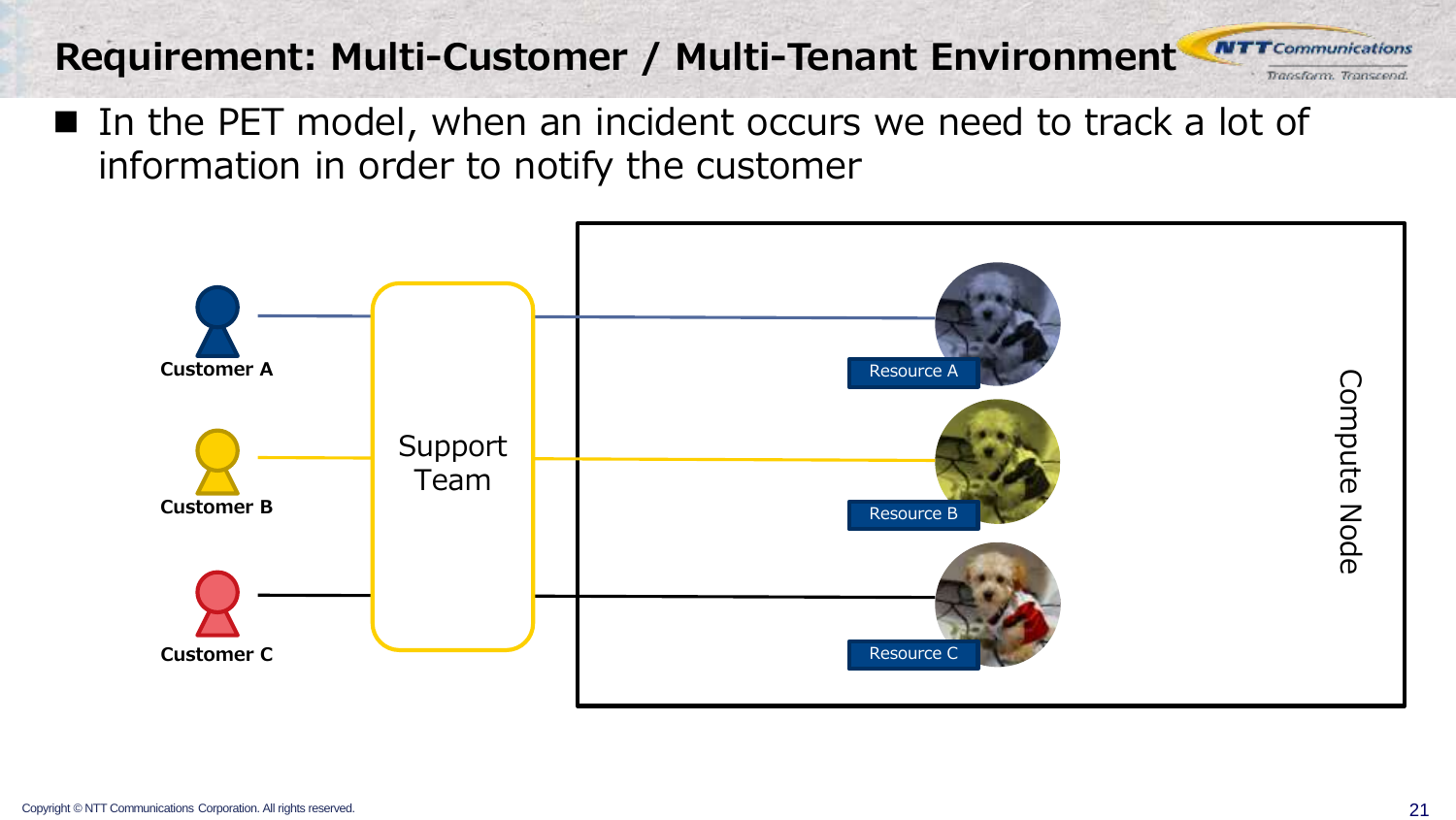#### Requirement: Multi-Customer / Multi-Tenant Environment

**NTT** Communications Transform, Transcend.

Difficult to track in actual environment

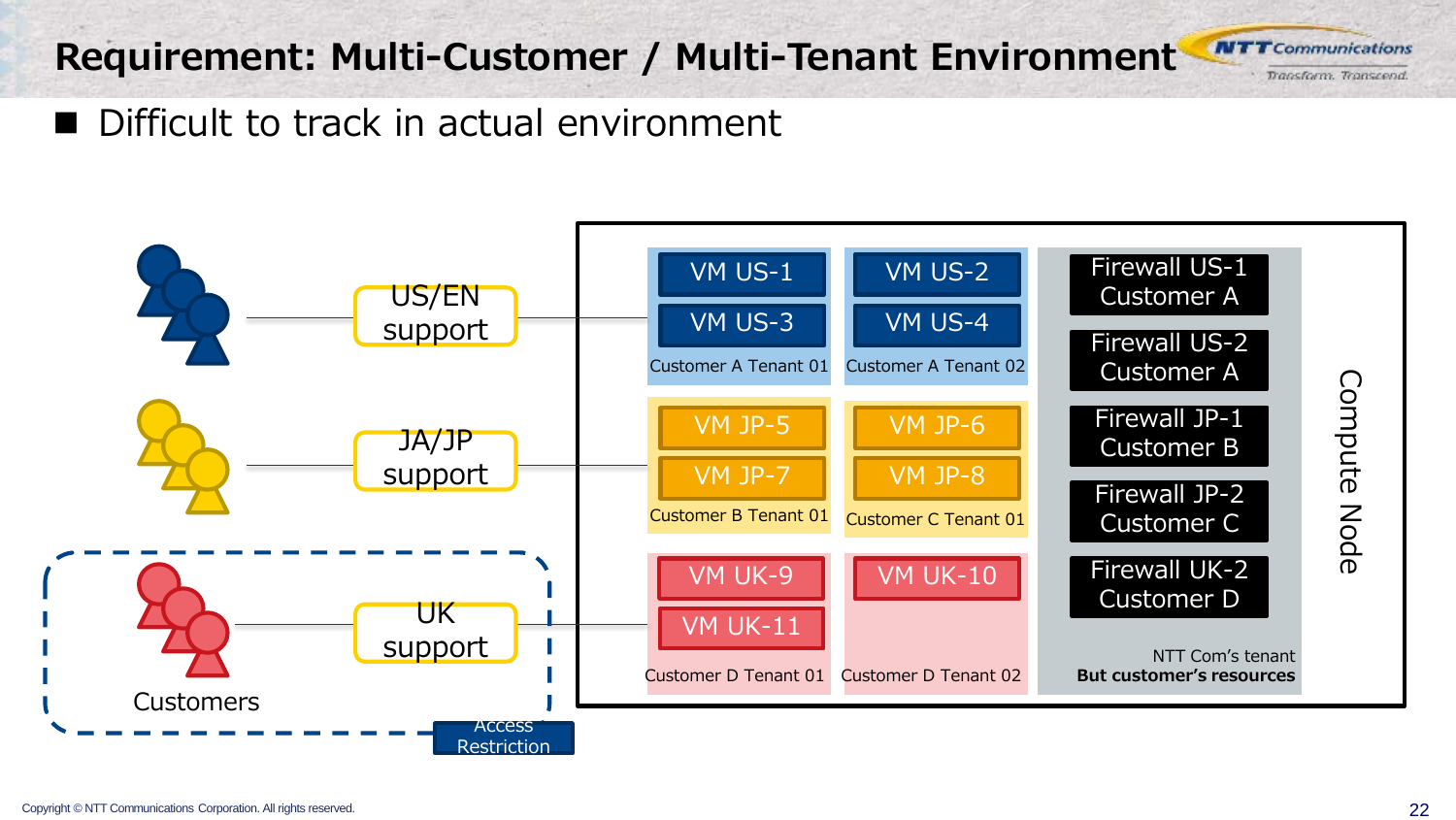## Challenge (1): a lot of Logical/Physical Resources related

**NTT** Communications Transform, Transcend.

■ One incident could affects to multiple resources

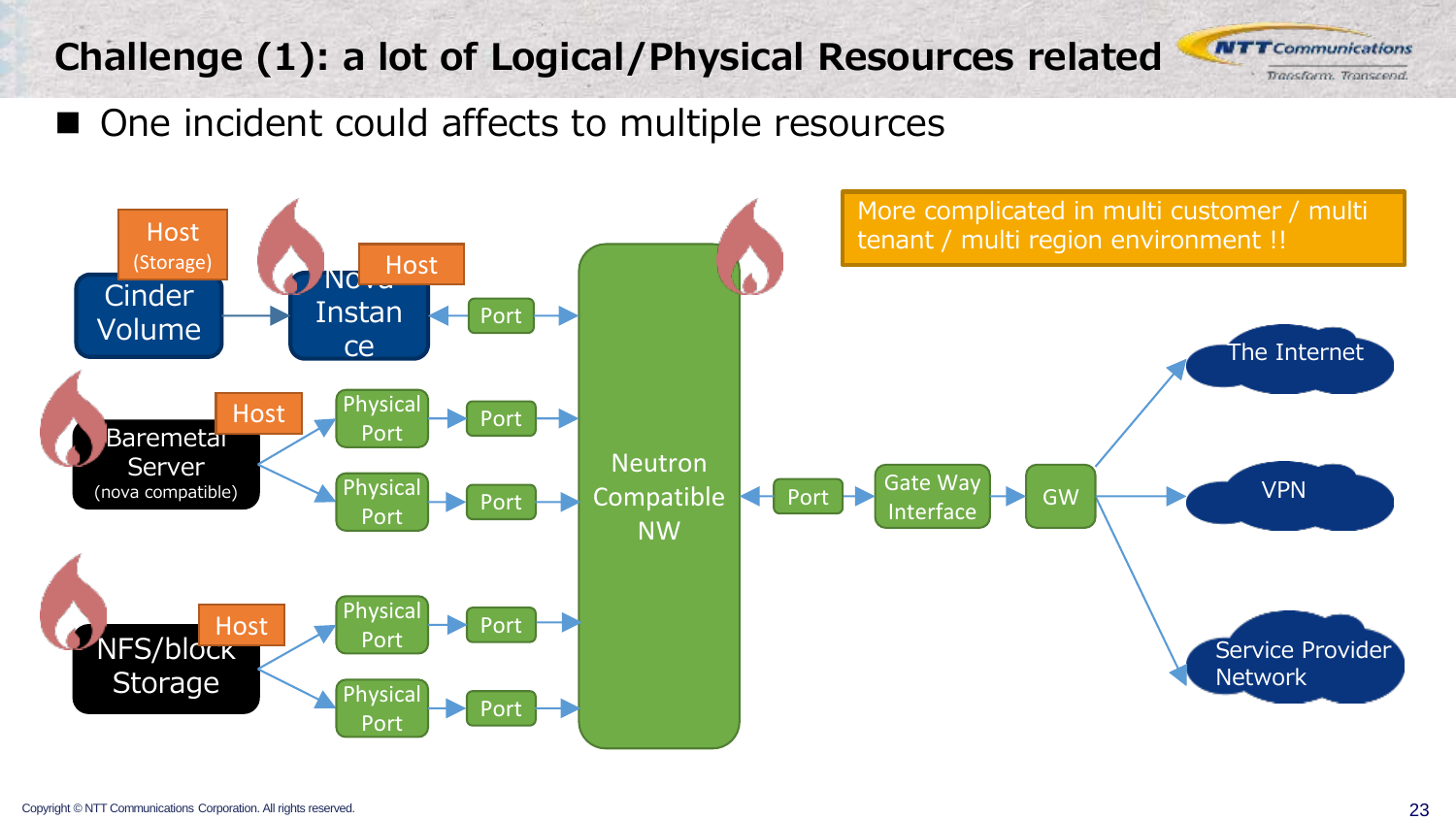### Challenge (2): VM-HA itself cause missing the VM location

- Sometimes evacuation takes time
- Missing VM location
	- Hard to know which resources has been affected
- Some failures may happen for evacuation itself



**NTT** Communications Transform, Transcend.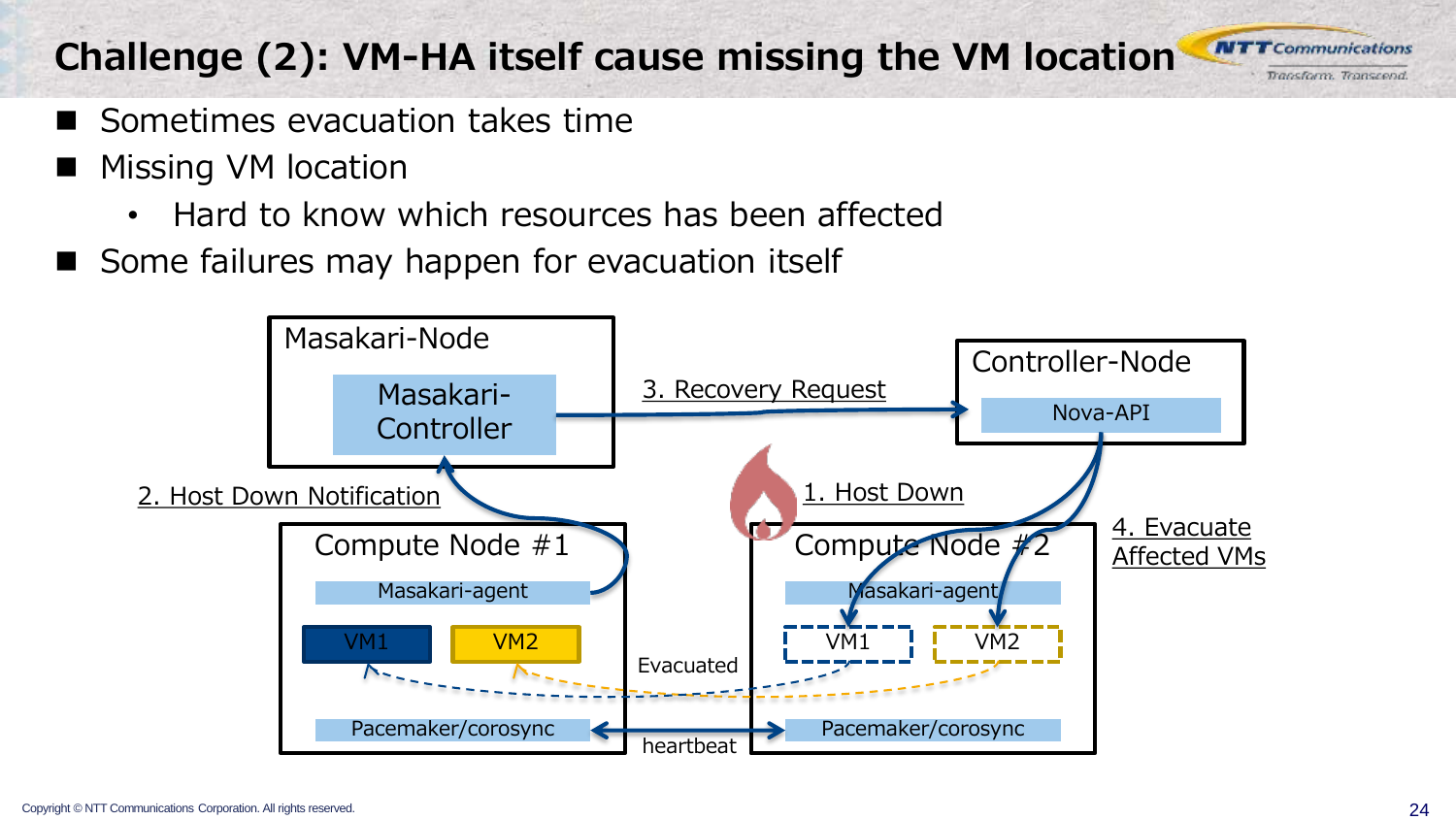## Challenge (3): DB Search / Log Tracking

- Searching DB and tracking the relationship of resources is possible BUT:
	- Needs to search across the multiple service DB
	- DB search takes time
- The Masakari log just indicates the log of trigger for VM-HA
- The OpenStack DB shows only the current values and cannot display historical values or statuses



**NTT** Communications Transform, Transcend.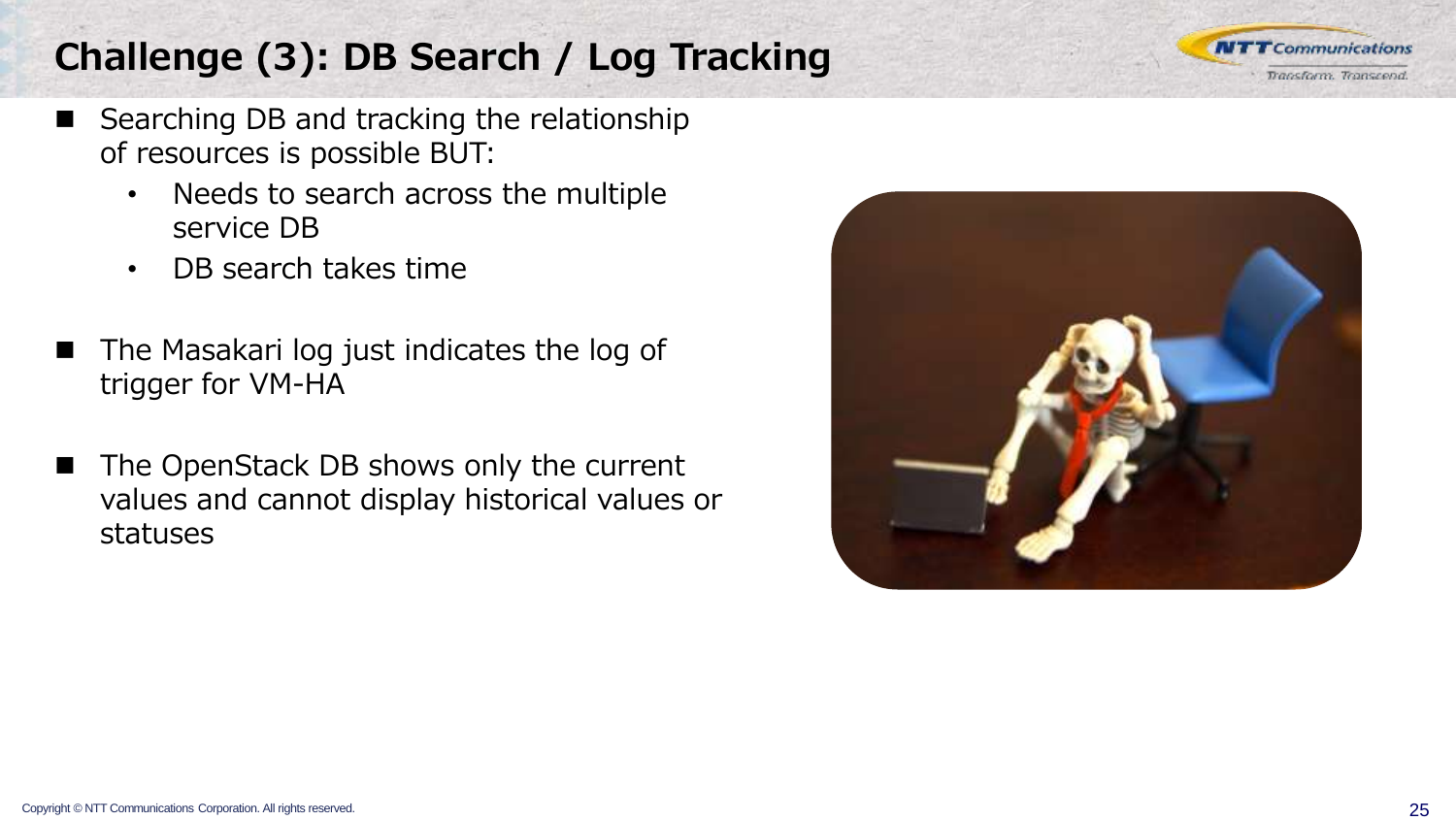#### Solution: Operation Portal for Support / Operation Engineers<sup>TT Communications</sup> Transform, Transcen

- 1. Resource state/location history collection for multiple services
- 2. Incident Ticket Association with resources information



The portal for:

- Check incident ticket
- Check resource relationship mapping
- Check Virtual Resources Location History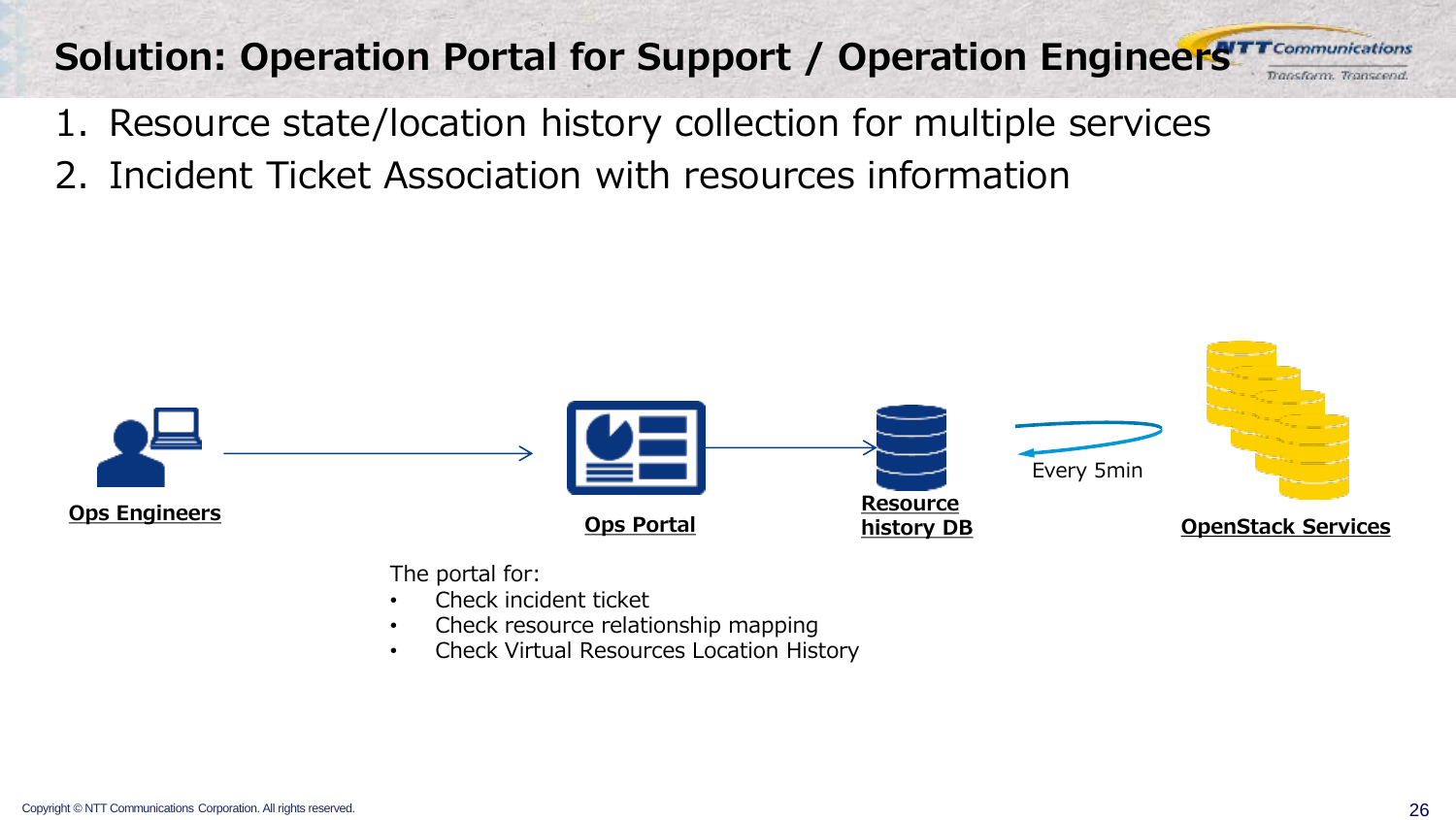## Solution (1): Resource state/location history collection



- Collect all historical resource records from OpenStack services
	- Show that resources information for Operators
- Collected Resources
	- Nova (from DB)
		- $\checkmark$  instances  $*$
		- $\checkmark$  Instance metadata
		- $\checkmark$  aggregate metadata
		- $\checkmark$  aggregate hosts
	- Cinder (from DB)
		- $\checkmark$  Volumes.\*
	- Neutron (from Admin API)
		- $\checkmark$  Subnet
		- $\checkmark$  Port
		- $\checkmark$  IP
		- $\checkmark$  etc $\cdots$

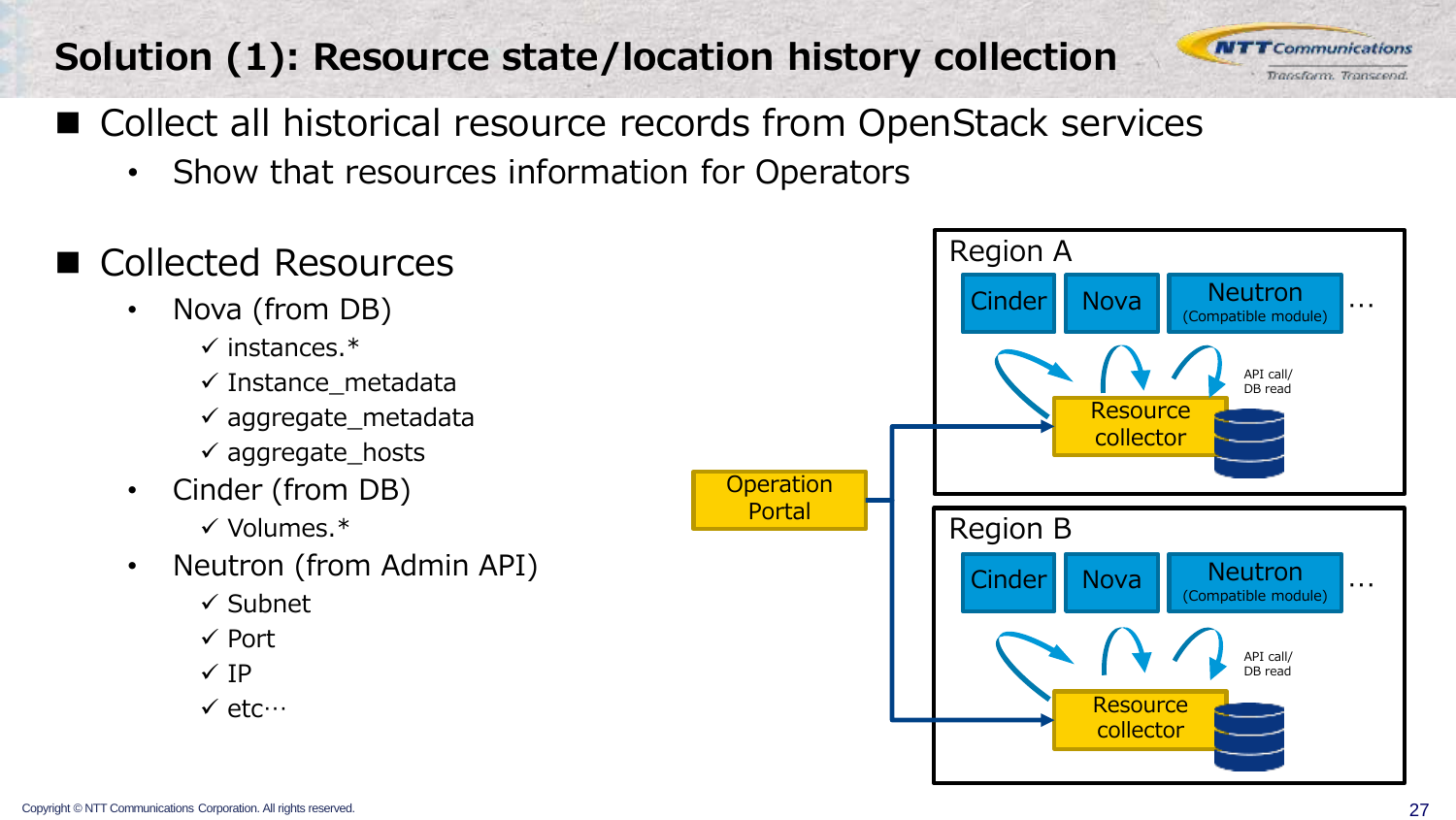### Solution (2): Incident Ticket Association with resources

**NTT** Communications Transform, Transcend.

■ All the information is associated with tickets

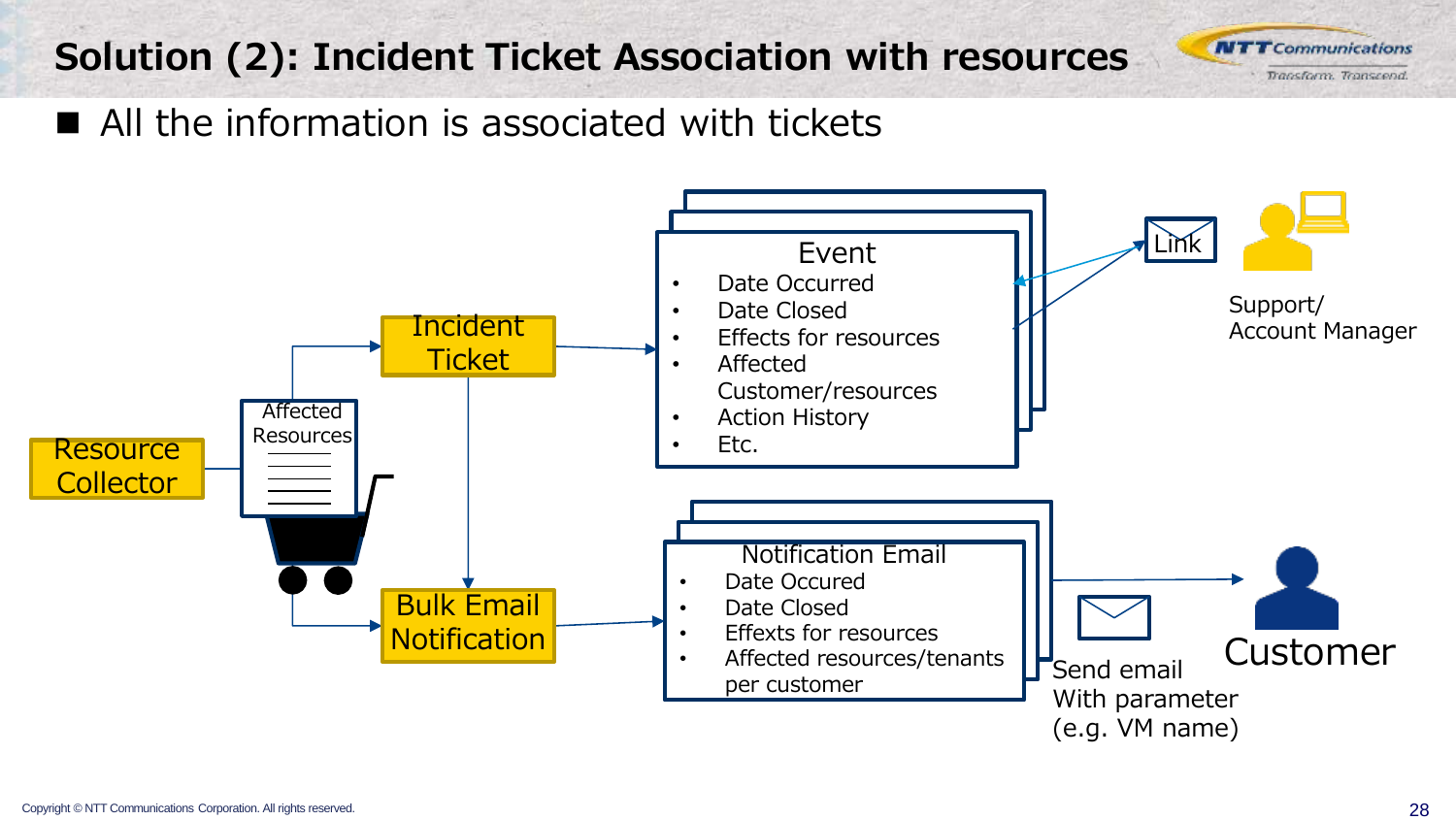

# Actual Use Cases and Demo

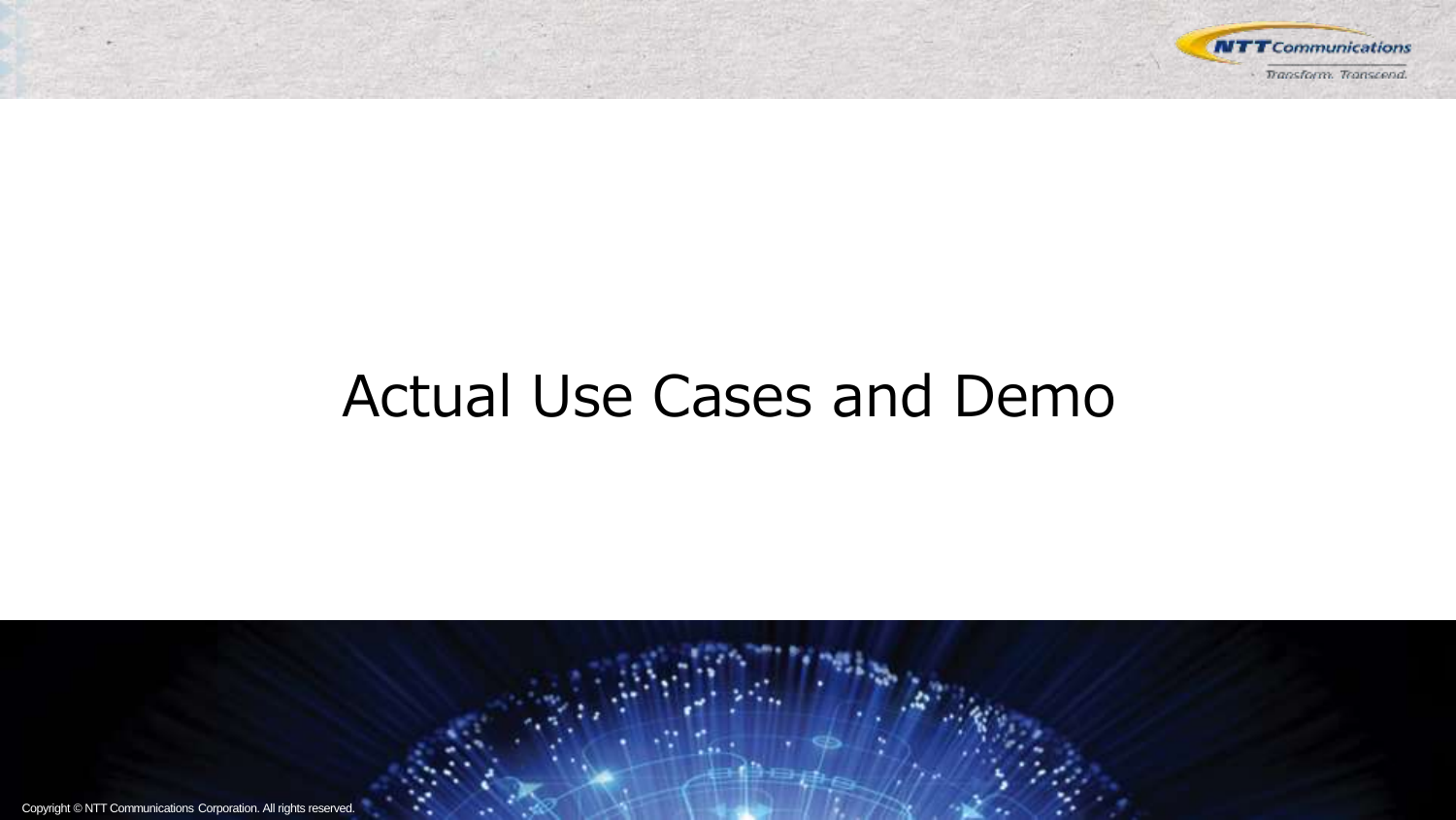#### VM failover scenario with operation portal

- $\blacksquare$  The host down issue scenario
	- 1. alert from the monitoring team
	- 2. operator check which hypervisor gets down and check which VMs are affected
		- Basically VMs are restarted automatically by VM-HA Masakari
	- 3. send the incident notification
	- 4. send the recovery notification



 $\boldsymbol{TT}$ Communications Transform, Transcend.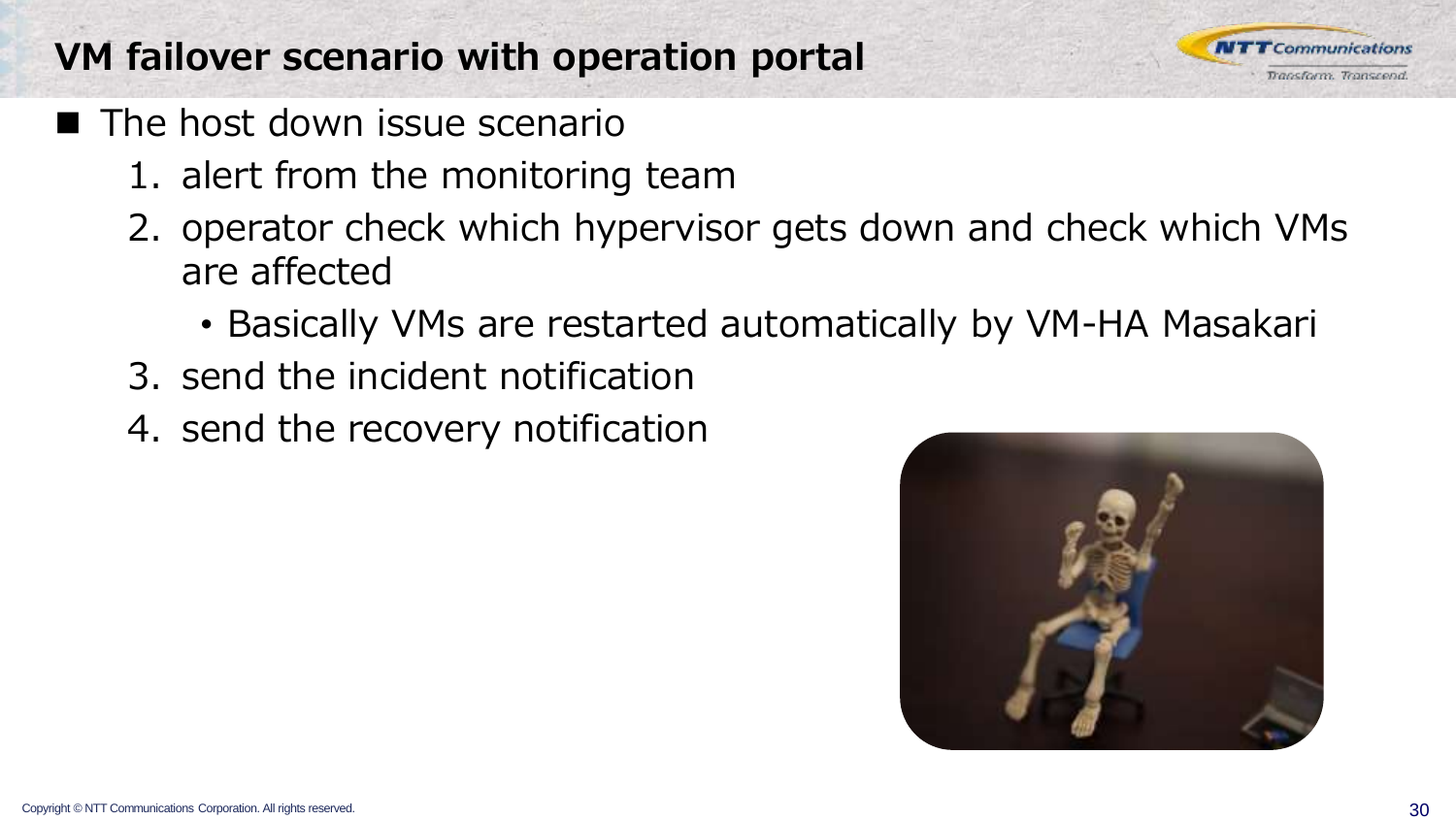#### Send Notification



#### ■ Use notification template with parameters

Velocity Template style statement

Thank you for using NTT Communications Enterprise Cloud 2.0 service. We would like to inform the recovery of following incident.

Tenant

 ID: \$tenant.tenantId Name: \$tenant.tenantName

#### Affected Your Resources

 $#$ if (\$vms) [Virtual Server] \$vms #end #if (\$vfws) [Firewall] \$vfws #end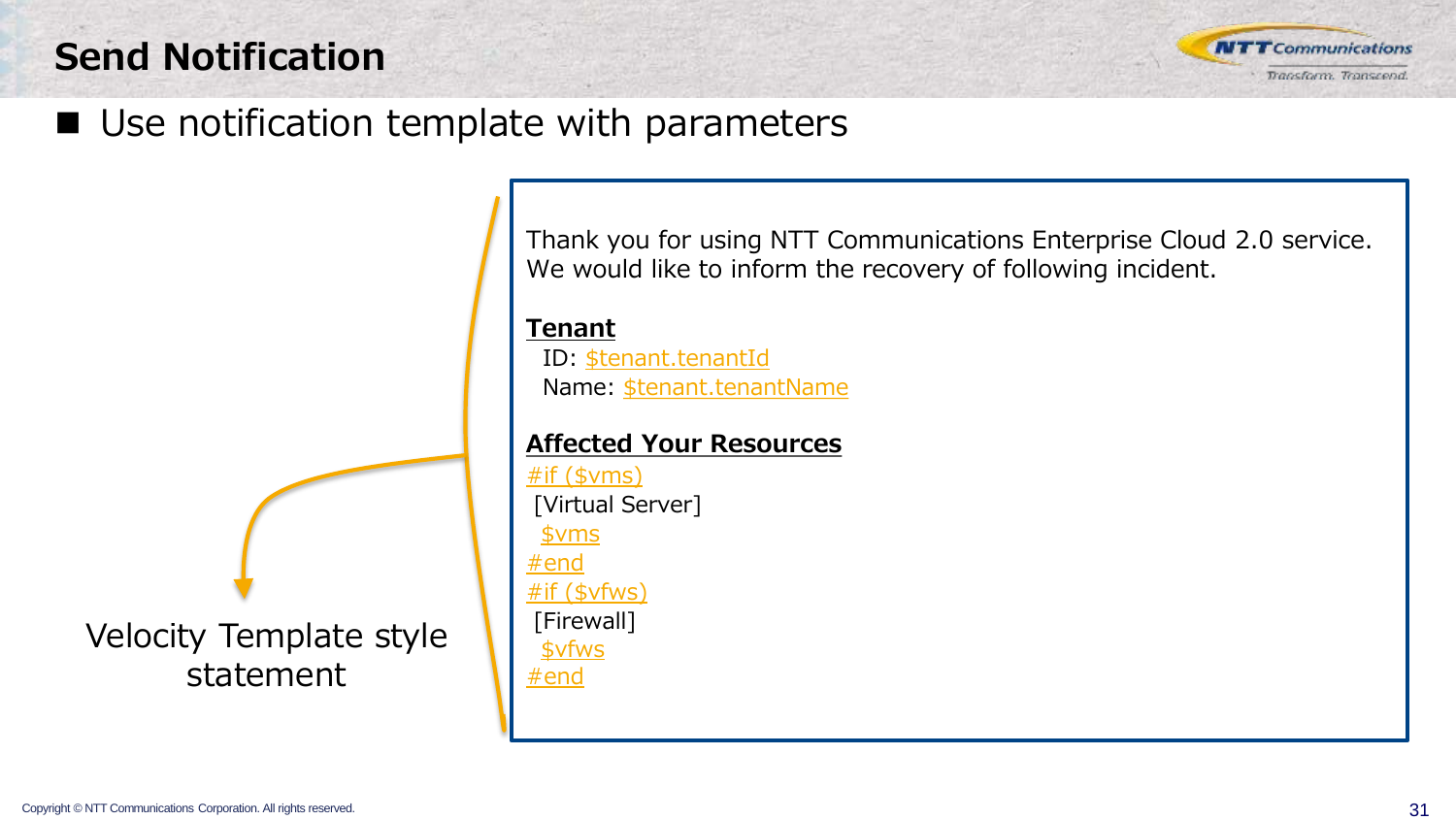#### Future Enhancement



- Operation Automation / Hand-over to lower Tier Engineer
- Automate incident ticket creation/notification for customer with predefined pattern for known-pattern incidents
- Will provide this functionality for our partners also

| <b>VM Operation</b><br>Service:<br>Virtual Server<br>State:<br><b>Citest (Close)</b><br>Selected flams | Create Date:<br>2016-03-23 12:49 +0900<br>Description:<br>Heat: jo7-rk10057 heatdown<br>٠ |              | Update Date:<br>2018-03-23 12:49 +0900    |                             |                   | Created by:<br>Yuka Herrin |             |                              | $H$ Cart -<br>Rentove       |
|--------------------------------------------------------------------------------------------------------|-------------------------------------------------------------------------------------------|--------------|-------------------------------------------|-----------------------------|-------------------|----------------------------|-------------|------------------------------|-----------------------------|
| Virtual Machines                                                                                       |                                                                                           |              |                                           |                             |                   |                            |             |                              |                             |
| VM ID                                                                                                  |                                                                                           | Name         | Host                                      | State                       | Account           | Temarri                    | Flavor      | Task                         | Progress                    |
| 236F19AB-A42B-4C0B-80AE-5EGEME789BB                                                                    |                                                                                           | Test-VIV-01  | ip7-rk10058                               | Running                     | econ9000000001    | TestTonantO                | m1.small    | vmStart                      | Succeed                     |
| 37D55346-FC85-4B67-872C-26102084E767                                                                   |                                                                                           | Test-VW-02   | jp7-#10057                                | Running                     | ecoy900000000     | Test Tenant02              | inth emuiti | <b><i>VinBtart</i></b>       | Successi                    |
| BDB2441B-F882-4D15-9F8D-9E83B7999486                                                                   |                                                                                           | Tiest VW-03  | ip7-is10063                               | Ratriéro                    | ecorr#000000004   | Test TenantO3              | mit.idarpe  | <b><i><u>VmStop</u></i></b>  | Falled 2: Falled to stop vm |
| E63AA81D-5P26-49A9-BBFE-804C2B44EA45                                                                   |                                                                                           | TimE-VIV-O4  | jp7-rk10062                               | <b><i>Phummano</i></b>      | econt8000000004   | TestTienantO4              | m1.small    | <b><i><u>vmStart</u></i></b> | Succeed                     |
| CC2F7222-EC46-469B-A5A1-758B1A53AFB5                                                                   |                                                                                           | Tiest-V1V-05 | jz/7-8/10083                              | <b><i><u>Rutime</u></i></b> | econii00000000    | Test SenaritOS             | ngwisc1m    | vmStno:                      | PalledGo/Falled to stop-ym  |
| CRH1D2BR-BECA-498F-9FBS-CC68CS1B13BB                                                                   |                                                                                           | Text-VM-OB   | in7-rk10056                               | Riunseng                    | #czm9000000000    | TestTerrantOD              | IN Larroad  | vmStart                      | <b>Successi</b>             |
| 062B6853-BB2F-45A4-A4AA-AEE5B626EF49                                                                   |                                                                                           | Test:-VM-07  | jp7-rk10062                               | Rumang                      | econ9000000007    | Test TenantO7              | millamali   | vmßtan                       | Succeso                     |
| 78500973-AA3F-414A-8727-3043313E3FEC                                                                   |                                                                                           | Test-VM-OR   | in7-A10056                                | <b>Plannings</b>            | wczyrkU0000000H   | TestTenartti               | mt large    | <b><i><u>vmStod</u></i></b>  | Fallest/2:Falled to stop ym |
| 7AA53DB3-8B09-4D51-B817-BF9E8B5B9940                                                                   |                                                                                           | Test-VM-09   | jp7-#x10057                               | <b>Runsteg:</b>             | c ecorr9000000001 | TestTenant09               | mt.email    | <b><i>VIVERIA</i></b>        | Falled Ct: Fured to stop ym |
|                                                                                                        | <b>Financial</b>                                                                          | Start Nyw    | <b>Walt and Stort</b><br><b>Funtaurun</b> |                             | Evanuate          |                            |             |                              | <b>Abort Task</b>           |